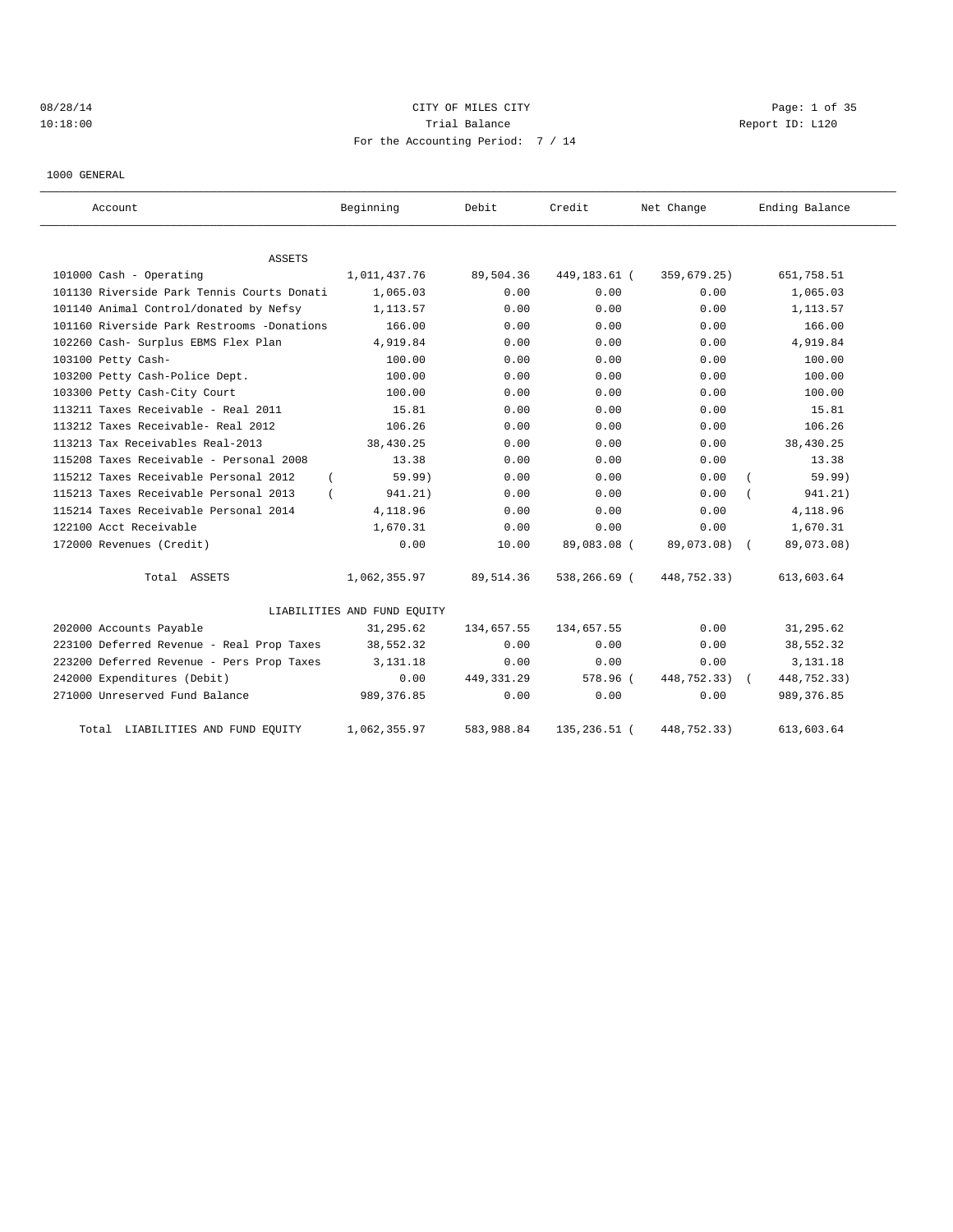## 08/28/14 CITY OF MILES CITY Page: 2 of 35 10:18:00 Trial Balance Report ID: L120 For the Accounting Period: 7 / 14

#### 2220 LIBRARY

| Account                                    | Beginning                   | Debit     | Credit      | Net Change      | Ending Balance |
|--------------------------------------------|-----------------------------|-----------|-------------|-----------------|----------------|
|                                            |                             |           |             |                 |                |
| ASSETS                                     |                             |           |             |                 |                |
| 101000 Cash - Operating                    | 18,162.27                   | 24,268.60 | 31,896.75 ( | 7,628.15)       | 10,534.12      |
| 101032 Cash- Library Board of Trustees Mul | 15,973.08                   | 0.00      | 0.00        | 0.00            | 15,973.08      |
| 103000 Petty Cash                          | 75.00                       | 0.00      | 0.00        | 0.00            | 75.00          |
| 172000 Revenues (Credit)                   | 0.00                        | 0.00      | 24,268.60 ( | $24, 268, 60$ ( | 24,268.60)     |
| Total ASSETS                               | 34,210.35                   | 24,268.60 | 56,165.35 ( | 31,896.75)      | 2,313.60       |
|                                            | LIABILITIES AND FUND EQUITY |           |             |                 |                |
| 202000 Accounts Payable                    | 0.00                        | 7,409.89  | 7,409.89    | 0.00            | 0.00           |
| 242000 Expenditures (Debit)                | 0.00                        | 31,896.75 | 0.00(       | 31,896.75) (    | 31,896.75)     |
| 271000 Unreserved Fund Balance             | 34, 210.35                  | 0.00      | 0.00        | 0.00            | 34, 210.35     |
| LIABILITIES AND FUND EQUITY<br>Total       | 34,210.35                   | 39,306.64 | 7,409.89 (  | 31,896.75)      | 2,313.60       |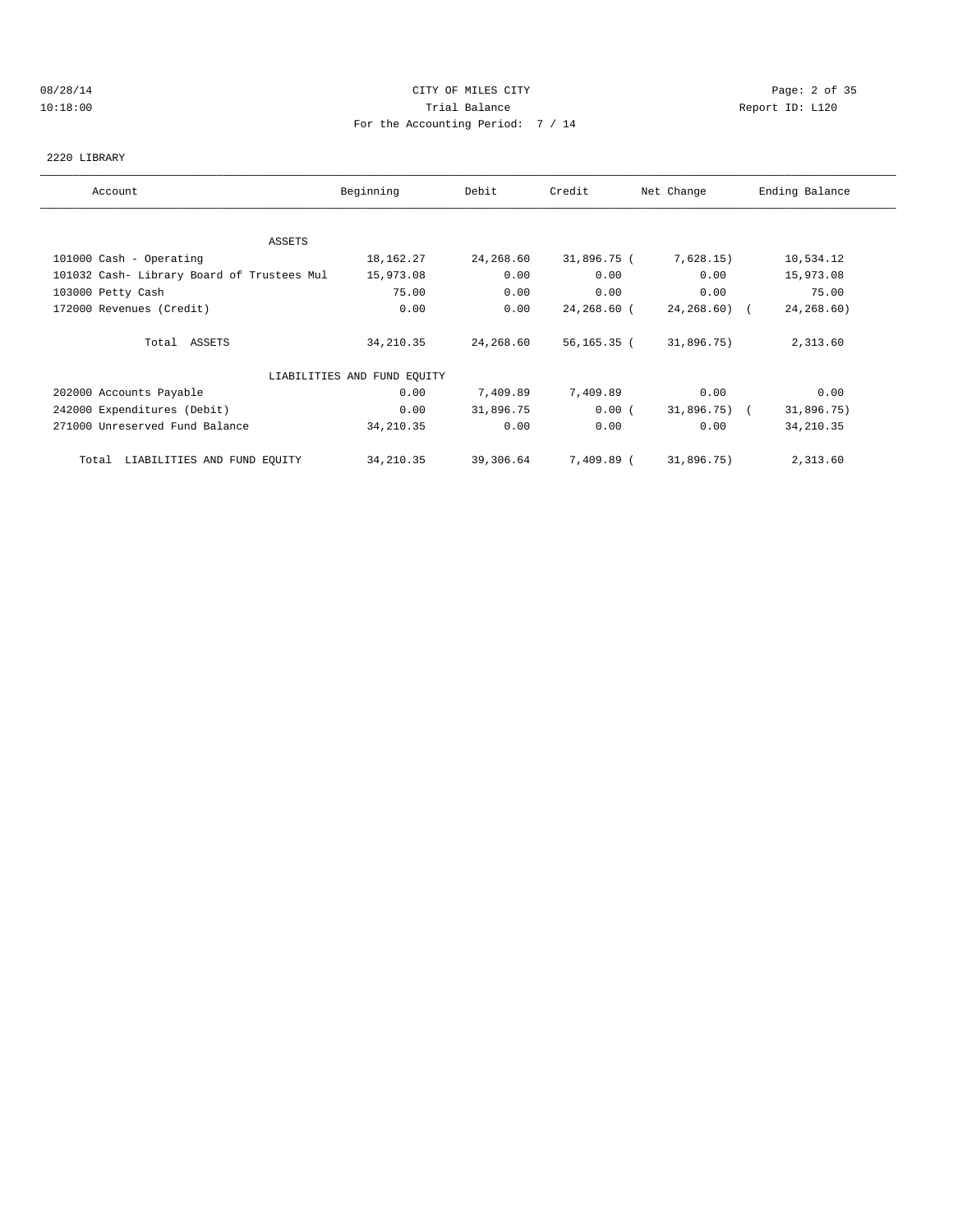## 08/28/14 CITY OF MILES CITY Page: 3 of 35 10:18:00 Trial Balance Report ID: L120 For the Accounting Period: 7 / 14

2260 EMERGENCY DISASTER

| Account                                   | Beginning                   | Debit | Credit | Net Change | Ending Balance |
|-------------------------------------------|-----------------------------|-------|--------|------------|----------------|
| ASSETS                                    |                             |       |        |            |                |
| 113211 Taxes Receivable - Real 2011       | 3.89                        | 0.00  | 0.00   | 0.00       | 3.89           |
| ASSETS<br>Total                           | 3.89                        | 0.00  | 0.00   | 0.00       | 3.89           |
|                                           | LIABILITIES AND FUND EQUITY |       |        |            |                |
| 223100 Deferred Revenue - Real Prop Taxes | 3.89                        | 0.00  | 0.00   | 0.00       | 3.89           |
| LIABILITIES AND FUND EQUITY<br>Total      | 3.89                        | 0.00  | 0.00   | 0.00       | 3.89           |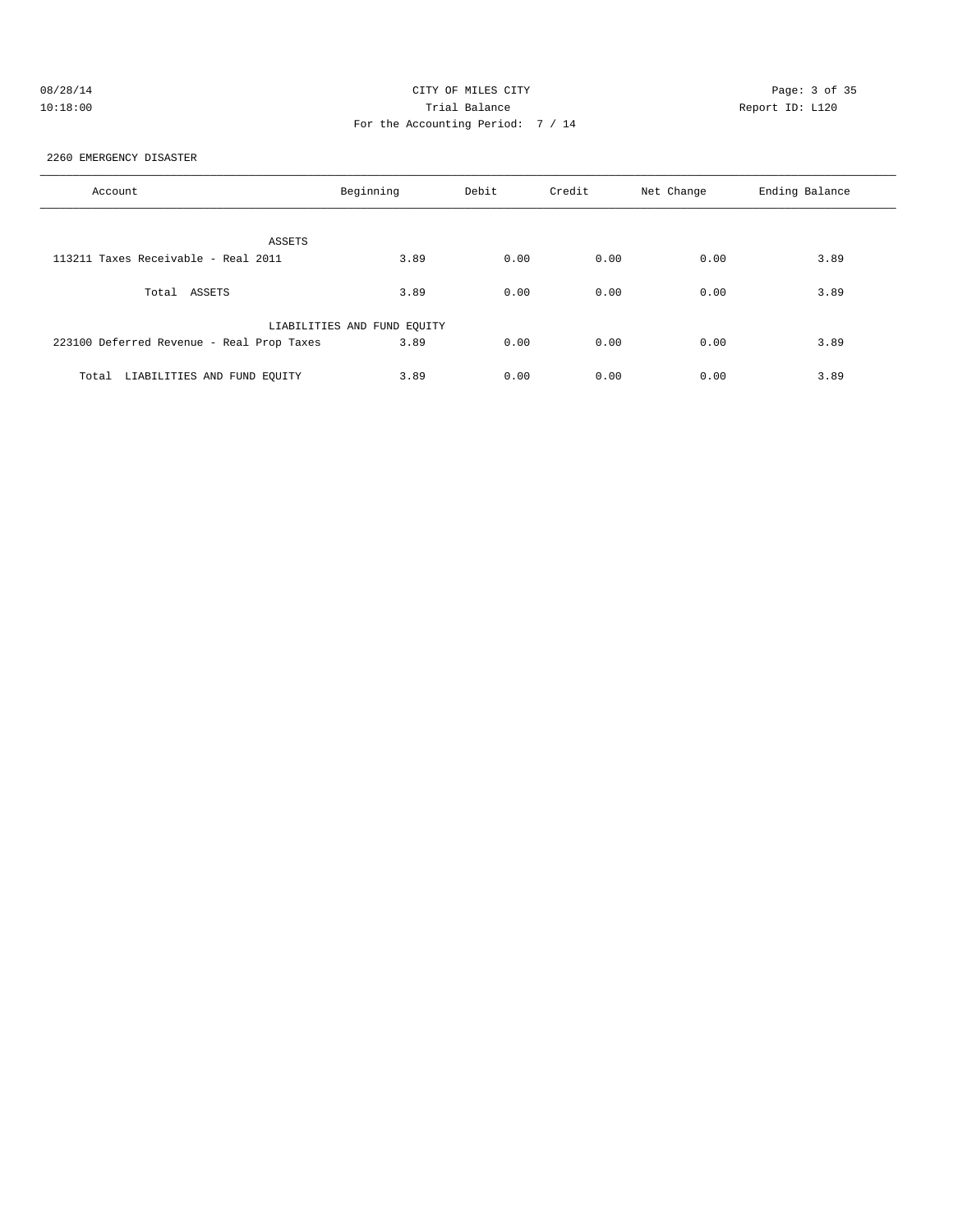## 08/28/14 CITY OF MILES CITY Page: 4 of 35 10:18:00 Trial Balance Report ID: L120 For the Accounting Period: 7 / 14

#### 2270 Health

| Account                              | Beginning                   | Debit    | Credit     | Net Change   | Ending Balance |
|--------------------------------------|-----------------------------|----------|------------|--------------|----------------|
|                                      | ASSETS                      |          |            |              |                |
| 101000 Cash - Operating              | 11,744.89                   | 0.00     | 2,750.48 ( | 2,750.48)    | 8,994.41       |
| Total ASSETS                         | 11,744.89                   | 0.00     | 2,750.48 ( | 2,750.48)    | 8,994.41       |
|                                      | LIABILITIES AND FUND EQUITY |          |            |              |                |
| 202000 Accounts Payable              | 0.00                        | 2,750.00 | 2,750.00   | 0.00         | 0.00           |
| 242000 Expenditures (Debit)          | 0.00                        | 2,750.48 | 0.00(      | $2,750.48$ ( | 2,750.48)      |
| 271000 Unreserved Fund Balance       | 11,744.89                   | 0.00     | 0.00       | 0.00         | 11,744.89      |
| LIABILITIES AND FUND EQUITY<br>Total | 11,744.89                   | 5,500.48 | 2,750.00 ( | 2,750.48)    | 8,994.41       |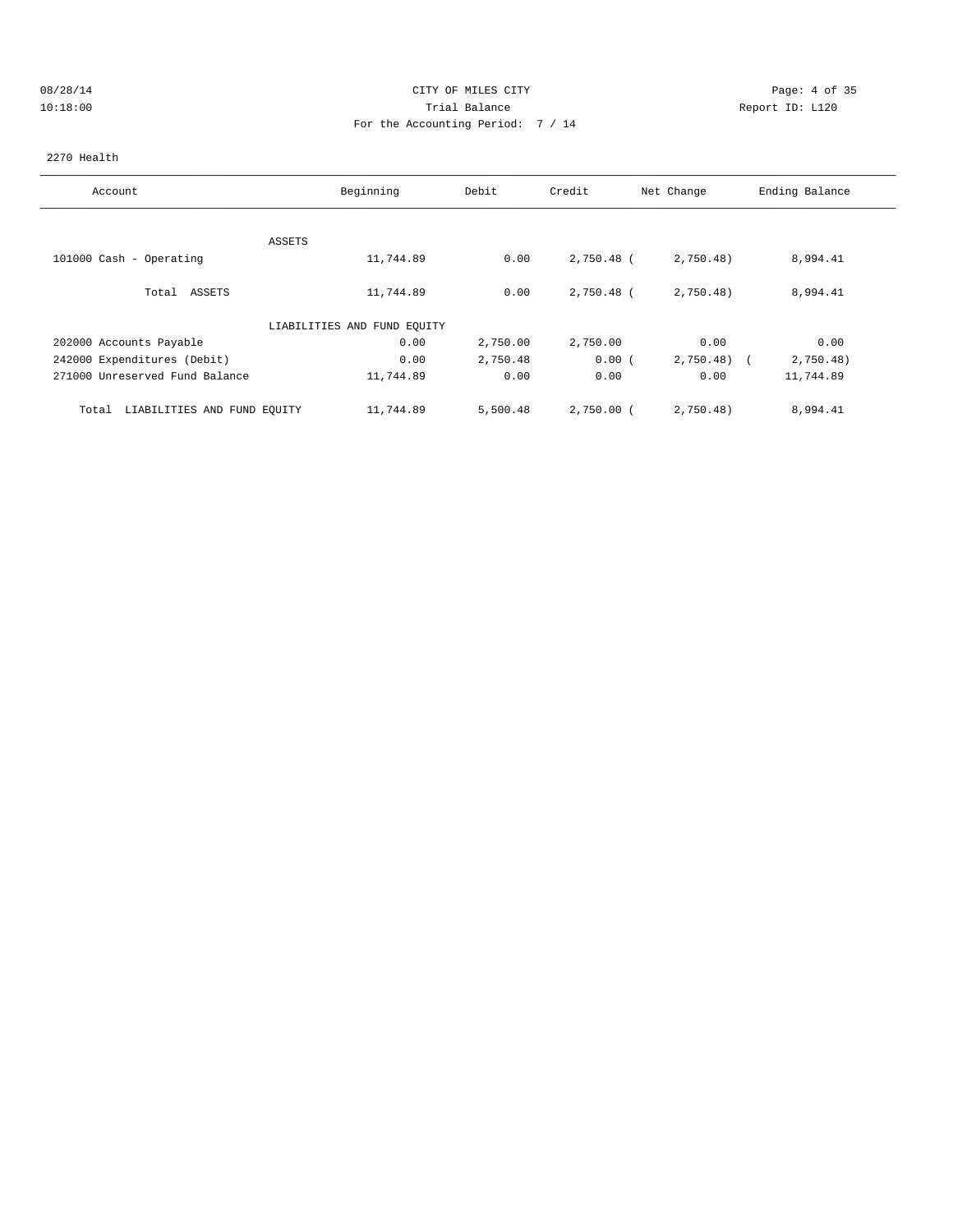## 08/28/14 CITY OF MILES CITY Page: 5 of 35 10:18:00 Trial Balance Report ID: L120 For the Accounting Period: 7 / 14

2372 Permissive Medical Levy

| Account                                   | Beginning                   | Debit | Credit | Net Change | Ending Balance |
|-------------------------------------------|-----------------------------|-------|--------|------------|----------------|
|                                           |                             |       |        |            |                |
| <b>ASSETS</b>                             |                             |       |        |            |                |
| 101000 Cash - Operating                   | 4,380.90                    | 0.00  | 0.00   | 0.00       | 4,380.90       |
| 113211 Taxes Receivable - Real 2011       | 4.31)                       | 0.00  | 0.00   | 0.00       | 4.31)          |
| 113212 Taxes Receivable- Real 2012        | 10.58                       | 0.00  | 0.00   | 0.00       | 10.58          |
| 113213 Tax Receivables Real-2013          | 3,803.91                    | 0.00  | 0.00   | 0.00       | 3,803.91       |
| 115212 Taxes Receivable Personal 2012     | 0.01                        | 0.00  | 0.00   | 0.00       | 0.01           |
| 115213 Taxes Receivable Personal 2013     | 25.38                       | 0.00  | 0.00   | 0.00       | 25.38          |
| 115214 Taxes Receivable Personal 2014     | 407.70                      | 0.00  | 0.00   | 0.00       | 407.70         |
| Total ASSETS                              | 8,624.17                    | 0.00  | 0.00   | 0.00       | 8,624.17       |
|                                           | LIABILITIES AND FUND EQUITY |       |        |            |                |
| 223100 Deferred Revenue - Real Prop Taxes | 3,810.15                    | 0.00  | 0.00   | 0.00       | 3,810.15       |
| 223200 Deferred Revenue - Pers Prop Taxes | 430.49                      | 0.00  | 0.00   | 0.00       | 430.49         |
| 271000 Unreserved Fund Balance            | 4,383.53                    | 0.00  | 0.00   | 0.00       | 4,383.53       |
| LIABILITIES AND FUND EQUITY<br>Total      | 8,624.17                    | 0.00  | 0.00   | 0.00       | 8,624.17       |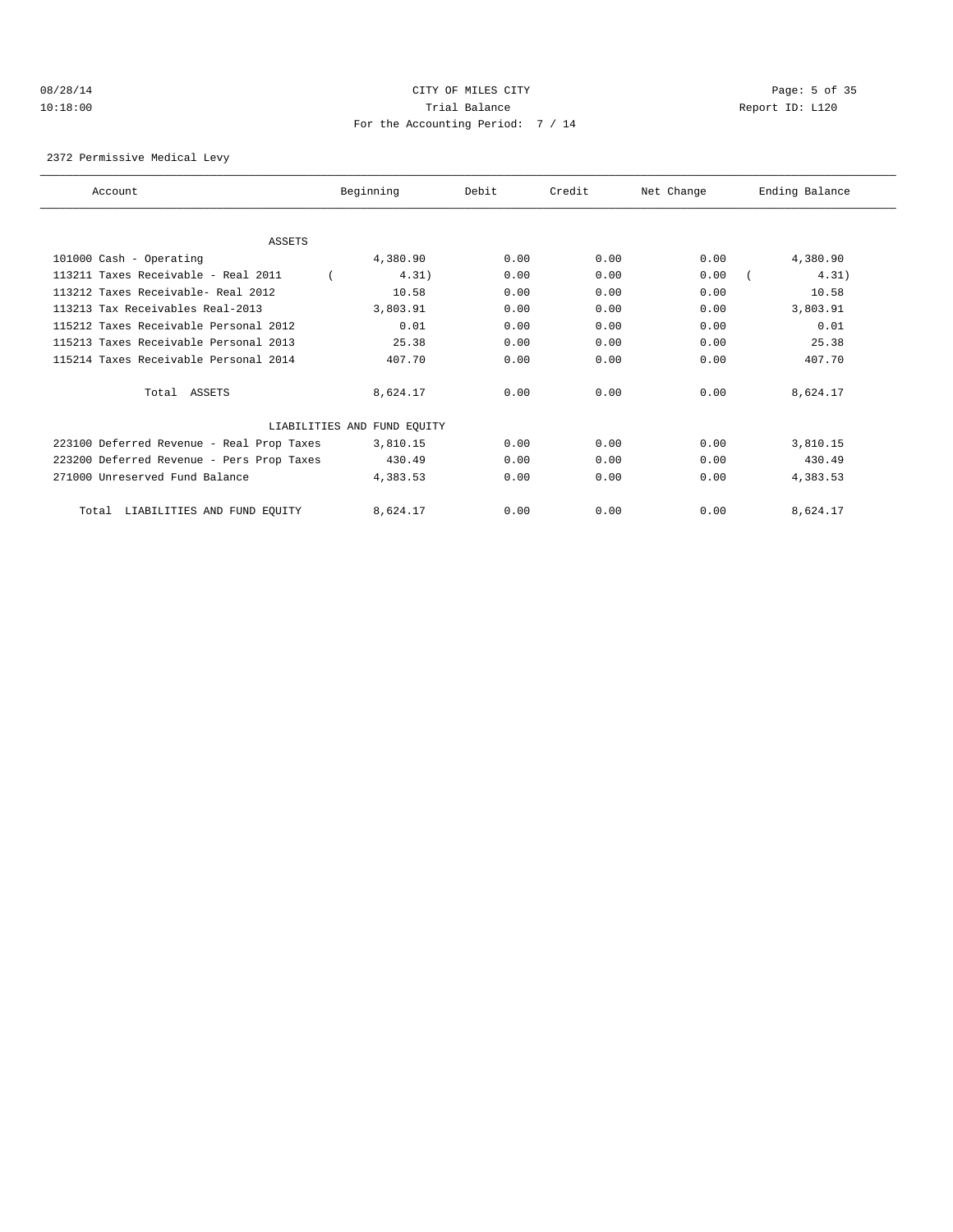## 08/28/14 Page: 6 of 35 10:18:00 Trial Balance Report ID: L120 For the Accounting Period: 7 / 14

2394 BUILDING CODE ENFORCEMENT

| Account                              | Beginning                   | Debit     | Credit       | Net Change   | Ending Balance |
|--------------------------------------|-----------------------------|-----------|--------------|--------------|----------------|
|                                      |                             |           |              |              |                |
|                                      | ASSETS                      |           |              |              |                |
| 101000 Cash - Operating              | 118, 351.74                 | 2,345.15  | $9,141.29$ ( | 6,796.14)    | 111,555.60     |
| 172000 Revenues (Credit)             | 0.00                        | 0.00      | $2,345.15$ ( | $2,345.15$ ( | 2,345.15)      |
| Total ASSETS                         | 118, 351. 74                | 2,345.15  | 11,486.44 (  | 9, 141, 29)  | 109,210.45     |
|                                      | LIABILITIES AND FUND EQUITY |           |              |              |                |
| 202000 Accounts Payable              | 0.00                        | 7,684.27  | 7,684.27     | 0.00         | 0.00           |
| 242000 Expenditures (Debit)          | 0.00                        | 9,141.29  | 0.00(        | 9, 141, 29)  | 9, 141.29)     |
| 271000 Unreserved Fund Balance       | 118, 351. 74                | 0.00      | 0.00         | 0.00         | 118, 351. 74   |
| LIABILITIES AND FUND EQUITY<br>Total | 118, 351. 74                | 16,825.56 | 7.684.27 (   | 9, 141.29)   | 109,210.45     |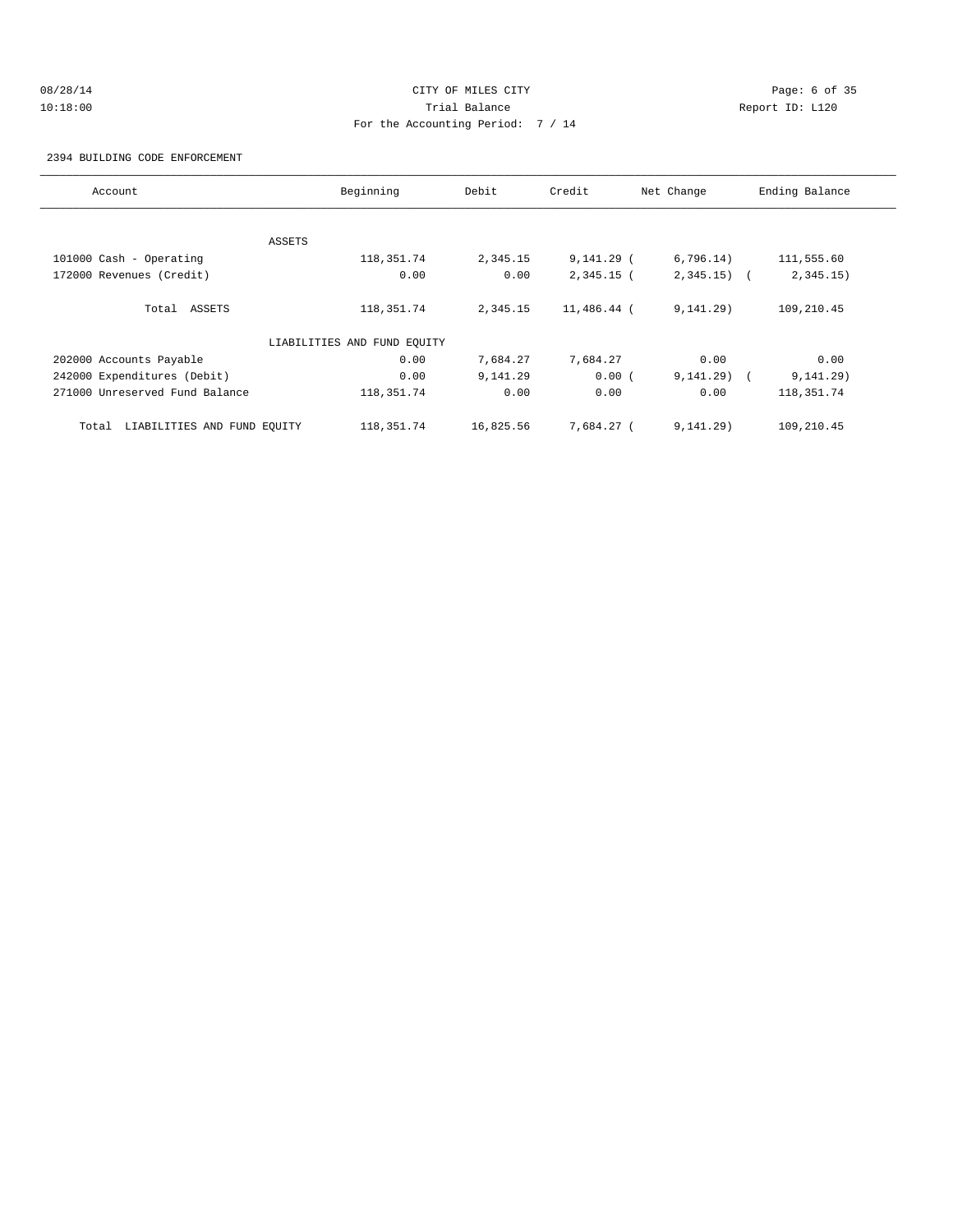## 08/28/14 Page: 7 of 35 10:18:00 Trial Balance Report ID: L120 For the Accounting Period: 7 / 14

2400 LTG M D#165-(Gen City)

| Account                                    | Beginning                   | Debit    | Credit       | Net Change | Ending Balance |
|--------------------------------------------|-----------------------------|----------|--------------|------------|----------------|
|                                            |                             |          |              |            |                |
| ASSETS                                     |                             |          |              |            |                |
| 101000 Cash - Operating                    | 45,406.56                   | 6.33     | $1,000.00$ ( | 993.67)    | 44, 412.89     |
| 118080 Special Assessments Receivable 2008 | 45.01                       | 0.00     | 0.00         | 0.00       | 45.01          |
| 118090 Special Assessment Receivable 2009  | 118.67                      | 0.00     | 0.00         | 0.00       | 118.67         |
| 118100 Special Assessments Receivable 2010 | 97.74                       | 0.00     | 0.00         | 0.00       | 97.74          |
| 118110 Special Assessments Receivable 2011 | 124.74                      | 0.00     | 0.00         | 0.00       | 124.74         |
| 118120 Special Assessments Receivable 2012 | 285.66                      | 0.00     | 0.00         | 0.00       | 285.66         |
| 118130 Special Assessments Receivable 2013 | 7,057.11                    | 0.00     | 0.00         | 0.00       | 7,057.11       |
| 172000 Revenues (Credit)                   | 0.00                        | 0.00     | 6.33(        | $6.33)$ (  | 6.33)          |
| Total ASSETS                               | 53, 135.49                  | 6.33     | 1,006.33 (   | 1,000.00)  | 52, 135.49     |
|                                            | LIABILITIES AND FUND EQUITY |          |              |            |                |
| 223000 Deferred Revenue/Uncollected Taxes  | 7,730.29                    | 0.00     | 0.00         | 0.00       | 7,730.29       |
| 242000 Expenditures (Debit)                | 0.00                        | 1,000.00 | 0.00(        | 1,000.00)  | 1,000.00)      |
| 271000 Unreserved Fund Balance             | 45,405.20                   | 0.00     | 0.00         | 0.00       | 45,405.20      |
| LIABILITIES AND FUND EQUITY<br>Total       | 53, 135.49                  | 1,000.00 | 0.00(        | 1,000,00)  | 52, 135.49     |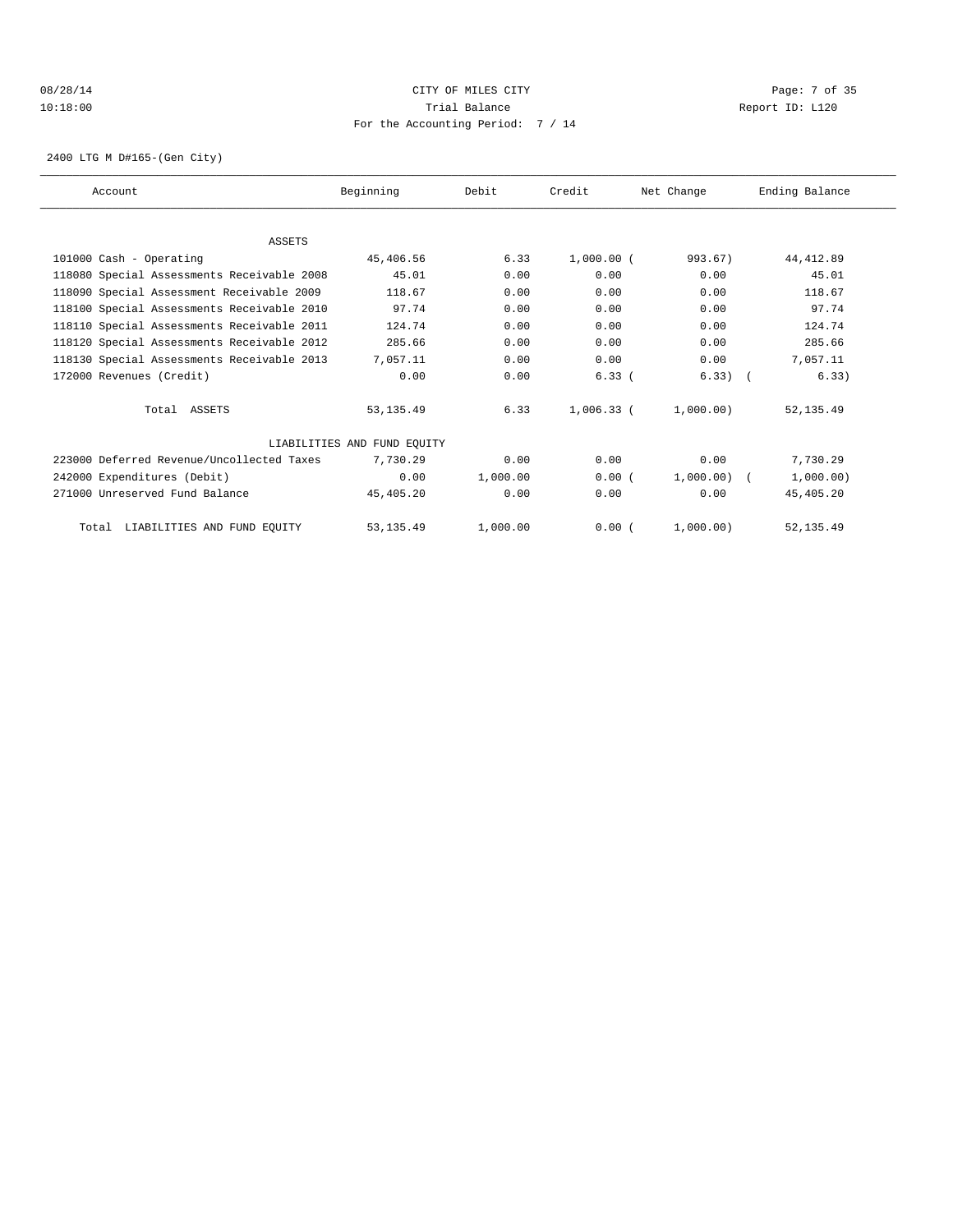## 08/28/14 CITY OF MILES CITY Page: 8 of 35 10:18:00 Trial Balance Report ID: L120 For the Accounting Period: 7 / 14

2420 LTG M D#167-(MilesAddn Etc)

| Account                                     | Beginning                   | Debit    | Credit       | Net Change | Ending Balance |
|---------------------------------------------|-----------------------------|----------|--------------|------------|----------------|
|                                             |                             |          |              |            |                |
| ASSETS                                      |                             |          |              |            |                |
| 101000 Cash - Operating                     | 9,856.72                    | 1.37     | $3,604.83$ ( | 3,603.46)  | 6,253.26       |
| 118090 Special Assessment Receivable 2009 ( | 0.06)                       | 0.00     | 0.00         | 0.00       | 0.06)          |
| 118130 Special Assessments Receivable 2013  | 1,556.17                    | 0.00     | 0.00         | 0.00       | 1,556.17       |
| 172000 Revenues (Credit)                    | 0.00                        | 0.00     | $1.37$ (     | $1.37)$ (  | 1.37)          |
| Total ASSETS                                | 11,412.83                   | 1.37     | $3,606.20$ ( | 3,604.83)  | 7,808.00       |
|                                             | LIABILITIES AND FUND EQUITY |          |              |            |                |
| 202000 Accounts Payable                     | 0.00                        | 2,604.83 | 2,604.83     | 0.00       | 0.00           |
| 223000 Deferred Revenue/Uncollected Taxes   | 1,556.11                    | 0.00     | 0.00         | 0.00       | 1,556.11       |
| 242000 Expenditures (Debit)                 | 0.00                        | 3,604.83 | 0.00(        | 3,604.83)  | 3,604.83)      |
| 271000 Unreserved Fund Balance              | 9,856.72                    | 0.00     | 0.00         | 0.00       | 9,856.72       |
| LIABILITIES AND FUND EQUITY<br>Total        | 11,412.83                   | 6,209.66 | $2,604.83$ ( | 3,604.83)  | 7,808.00       |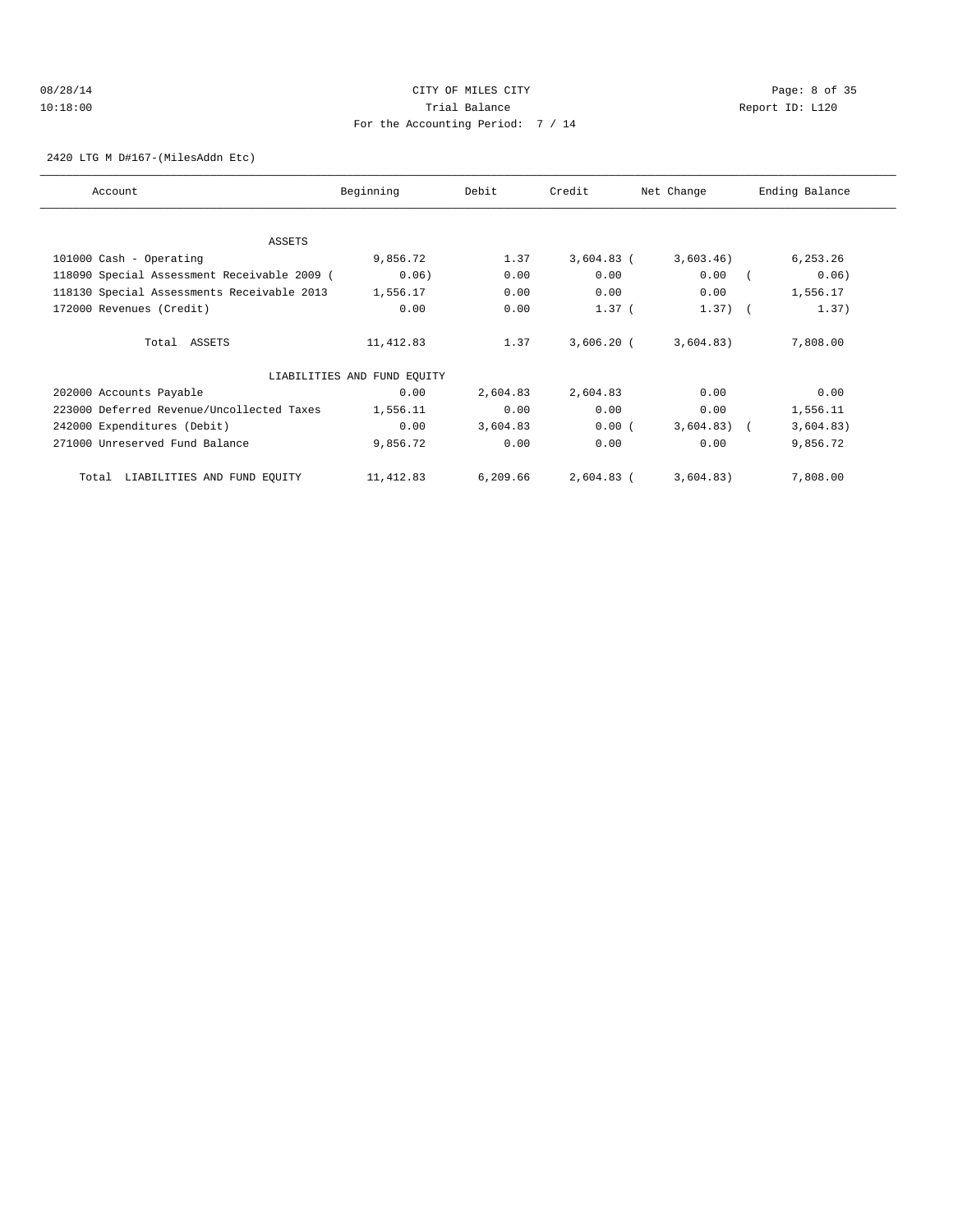## 08/28/14 Page: 9 of 35 10:18:00 Trial Balance Report ID: L120 For the Accounting Period: 7 / 14

2430 LTG M D#171-(Balsam Est)

| Account                                    | Beginning                   | Debit    | Credit     | Net Change   | Ending Balance |
|--------------------------------------------|-----------------------------|----------|------------|--------------|----------------|
|                                            |                             |          |            |              |                |
| ASSETS                                     |                             |          |            |              |                |
| 101000 Cash - Operating                    | 1,153.29                    | 0.16     | 1,136.74 ( | 1, 136.58)   | 16.71          |
| 118130 Special Assessments Receivable 2013 | 50.32                       | 0.00     | 0.00       | 0.00         | 50.32          |
| 172000 Revenues (Credit)                   | 0.00                        | 0.00     | $0.16$ (   | $0.16)$ (    | 0.16)          |
| Total ASSETS                               | 1,203.61                    | 0.16     | 1,136.90 ( | 1,136.74)    | 66.87          |
|                                            | LIABILITIES AND FUND EQUITY |          |            |              |                |
| 202000 Accounts Payable                    | 0.00                        | 136.74   | 136.74     | 0.00         | 0.00           |
| 223000 Deferred Revenue/Uncollected Taxes  | 50.32                       | 0.00     | 0.00       | 0.00         | 50.32          |
| 242000 Expenditures (Debit)                | 0.00                        | 1,136.74 | 0.00(      | $1,136.74$ ( | 1,136.74)      |
| 271000 Unreserved Fund Balance             | 1,153.29                    | 0.00     | 0.00       | 0.00         | 1,153.29       |
| LIABILITIES AND FUND EQUITY<br>Total       | 1,203.61                    | 1,273.48 | 136.74 (   | 1,136.74)    | 66.87          |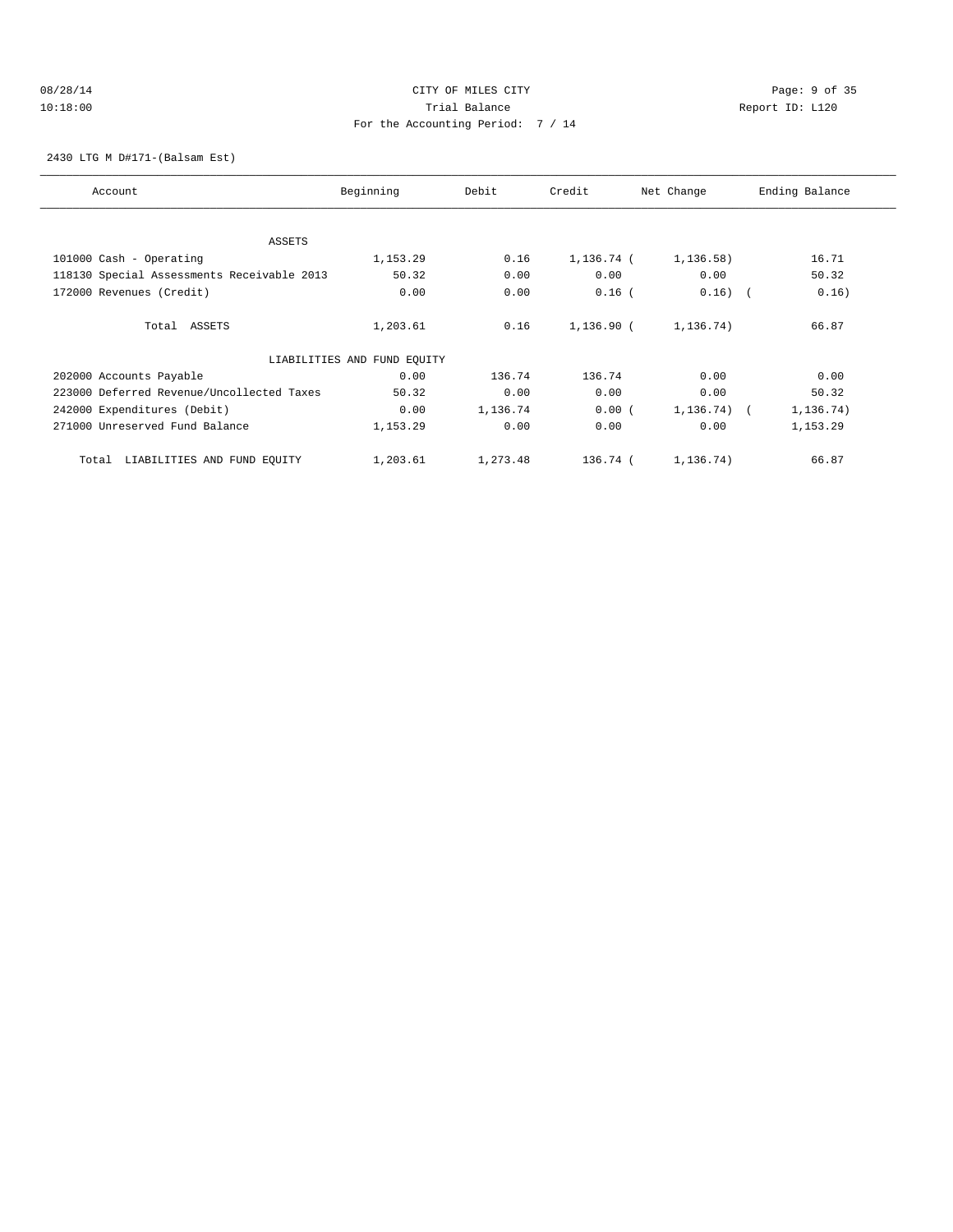## 08/28/14 Page: 10 of 35 10:18:00 Trial Balance Report ID: L120 For the Accounting Period: 7 / 14

2440 LTG M D#172-(Main Str)

| Account                                    | Beginning                   | Debit    | Credit     | Net Change | Ending Balance |
|--------------------------------------------|-----------------------------|----------|------------|------------|----------------|
|                                            |                             |          |            |            |                |
| <b>ASSETS</b>                              |                             |          |            |            |                |
| 101000 Cash - Operating                    | 3,910.28                    | 0.54     | 2,682.12 ( | 2,681.58)  | 1,228.70       |
| 118090 Special Assessment Receivable 2009  | 0.01                        | 0.00     | 0.00       | 0.00       | 0.01           |
| 118130 Special Assessments Receivable 2013 | 364.95                      | 0.00     | 0.00       | 0.00       | 364.95         |
| 172000 Revenues (Credit)                   | 0.00                        | 0.00     | $0.54$ (   | 0.54)      | 0.54)          |
| Total ASSETS                               | 4,275.24                    | 0.54     | 2,682.66 ( | 2,682.12)  | 1,593.12       |
|                                            | LIABILITIES AND FUND EQUITY |          |            |            |                |
| 202000 Accounts Payable                    | 0.00                        | 1,682.12 | 1,682.12   | 0.00       | 0.00           |
| 223000 Deferred Revenue/Uncollected Taxes  | 364.96                      | 0.00     | 0.00       | 0.00       | 364.96         |
| 242000 Expenditures (Debit)                | 0.00                        | 2,682.12 | 0.00(      | 2,682.12)  | 2,682.12)      |
| 271000 Unreserved Fund Balance             | 3,910.28                    | 0.00     | 0.00       | 0.00       | 3,910.28       |
| LIABILITIES AND FUND EQUITY<br>Total       | 4,275.24                    | 4,364.24 | 1,682.12 ( | 2,682.12)  | 1,593.12       |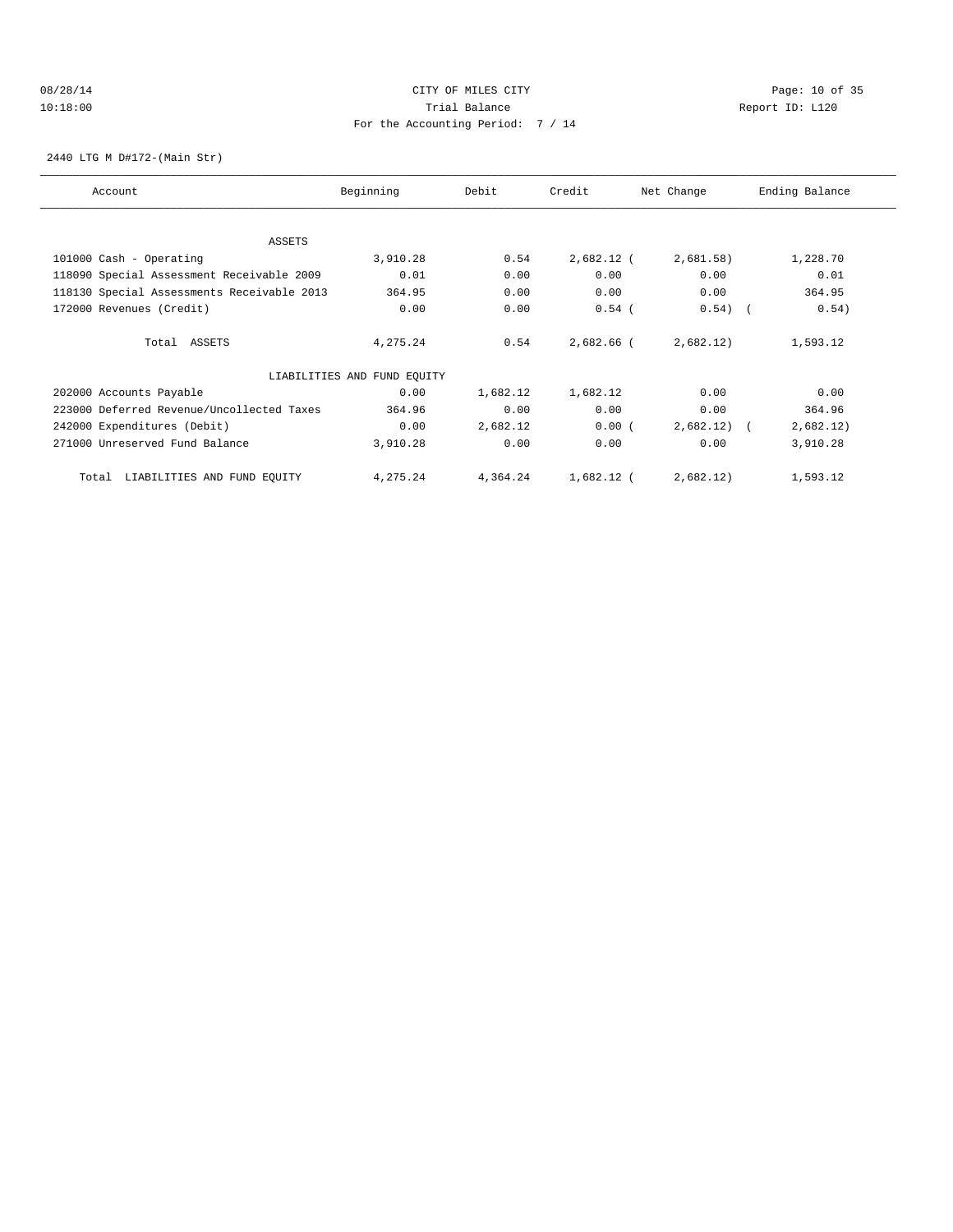## 08/28/14 Page: 11 of 35 10:18:00 Trial Balance Report ID: L120 For the Accounting Period: 7 / 14

2450 LTG M D#195-(SG-Trico)

| Account                                     | Beginning                   | Debit    | Credit       | Net Change     | Ending Balance |
|---------------------------------------------|-----------------------------|----------|--------------|----------------|----------------|
|                                             |                             |          |              |                |                |
| <b>ASSETS</b>                               |                             |          |              |                |                |
| 101000 Cash - Operating                     | 1,814.88                    | 0.25     | 1,401.84 (   | 1,401.59)      | 413.29         |
| 118090 Special Assessment Receivable 2009 ( | 0.02)                       | 0.00     | 0.00         | 0.00           | 0.02)          |
| 118110 Special Assessments Receivable 2011  | 96.24                       | 0.00     | 0.00         | 0.00           | 96.24          |
| 118120 Special Assessments Receivable 2012  | 254.88                      | 0.00     | 0.00         | 0.00           | 254.88         |
| 118130 Special Assessments Receivable 2013  | 416.01                      | 0.00     | 0.00         | 0.00           | 416.01         |
| 172000 Revenues (Credit)                    | 0.00                        | 0.00     | 0.25(        | $0.25$ $($     | 0.25)          |
| Total ASSETS                                | 2,581.99                    | 0.25     | $1.402.09$ ( | 1,401,84)      | 1,180.15       |
|                                             | LIABILITIES AND FUND EQUITY |          |              |                |                |
| 202000 Accounts Payable                     | 0.00                        | 401.84   | 401.84       | 0.00           | 0.00           |
| 223000 Deferred Revenue/Uncollected Taxes   | 767.11                      | 0.00     | 0.00         | 0.00           | 767.11         |
| 242000 Expenditures (Debit)                 | 0.00                        | 1,401.84 | 0.00(        | $1,401.84$ ) ( | 1,401.84)      |
| 271000 Unreserved Fund Balance              | 1,814.88                    | 0.00     | 0.00         | 0.00           | 1,814.88       |
| Total LIABILITIES AND FUND EQUITY           | 2,581.99                    | 1,803.68 | 401.84 (     | 1,401.84)      | 1,180.15       |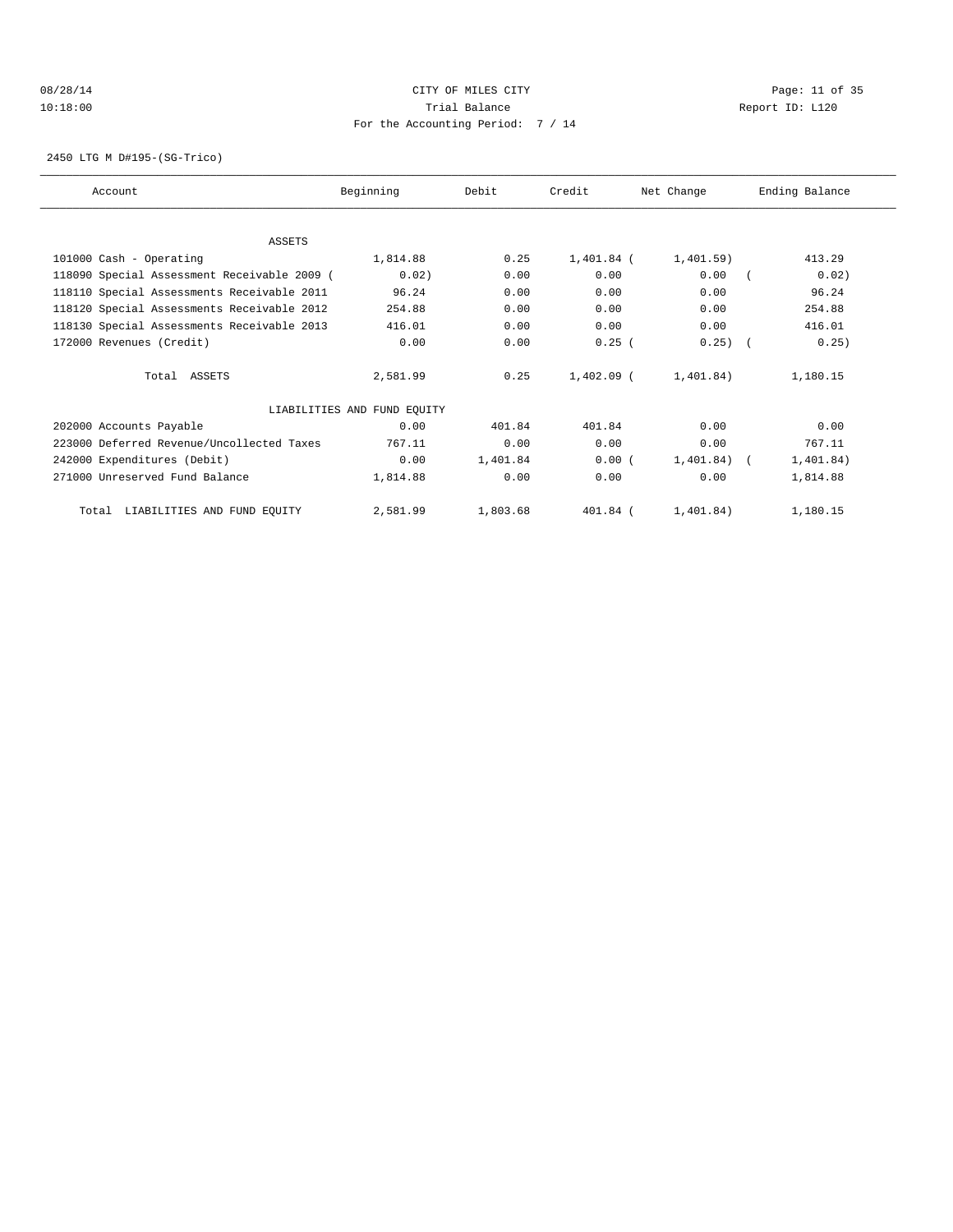## 08/28/14 Page: 12 of 35 10:18:00 Trial Balance Report ID: L120 For the Accounting Period: 7 / 14

2470 LTG M D#202-(SG-MDU&NV)

| Account                                    | Beginning                   | Debit    | Credit     | Net Change     | Ending Balance |
|--------------------------------------------|-----------------------------|----------|------------|----------------|----------------|
| ASSETS                                     |                             |          |            |                |                |
| 101000 Cash - Operating                    | 2,704.79                    | 0.38     | 1,596.26 ( | $1,595.88$ )   | 1,108.91       |
| 118130 Special Assessments Receivable 2013 | 170.68                      | 0.00     | 0.00       | 0.00           | 170.68         |
| 172000 Revenues (Credit)                   | 0.00                        | 0.00     | $0.38$ (   | 0.38)          | 0.38)          |
|                                            |                             |          |            |                |                |
| Total ASSETS                               | 2,875.47                    | 0.38     | 1,596.64 ( | 1,596.26)      | 1,279.21       |
|                                            | LIABILITIES AND FUND EQUITY |          |            |                |                |
| 202000 Accounts Payable                    | 0.00                        | 596.26   | 596.26     | 0.00           | 0.00           |
| 223000 Deferred Revenue/Uncollected Taxes  | 170.68                      | 0.00     | 0.00       | 0.00           | 170.68         |
| 242000 Expenditures (Debit)                | 0.00                        | 1,596.26 | 0.00(      | $1,596.26$ ) ( | 1,596.26)      |
| 271000 Unreserved Fund Balance             | 2,704.79                    | 0.00     | 0.00       | 0.00           | 2,704.79       |
| LIABILITIES AND FUND EQUITY<br>Total       | 2,875.47                    | 2,192.52 | $596.26$ ( | 1,596.26)      | 1,279.21       |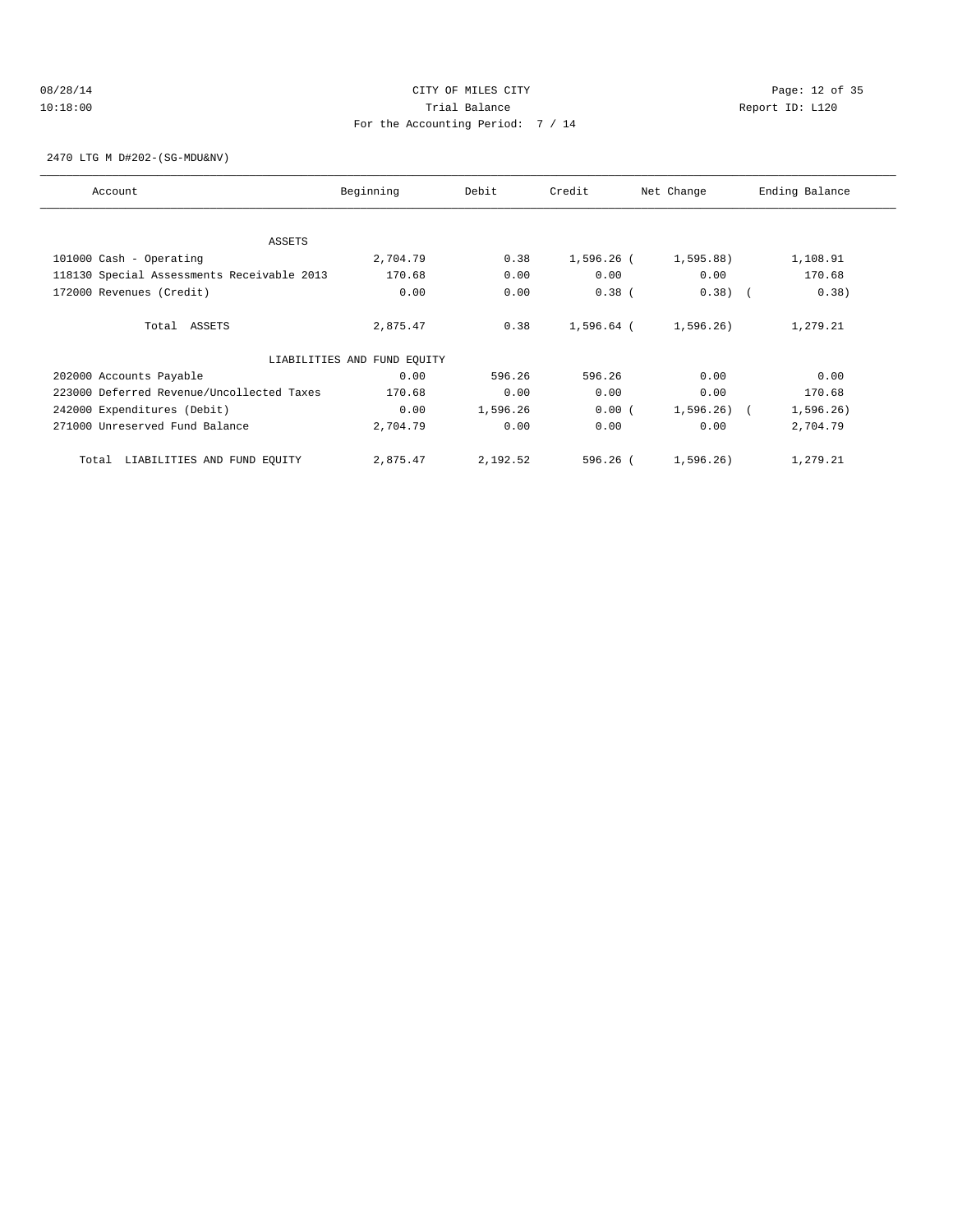## 08/28/14 Page: 13 of 35 10:18:00 Trial Balance Report ID: L120 For the Accounting Period: 7 / 14

2480 LTG M M#173-(Milestown Estates)

| Account                                    | Beginning                   | Debit  | Credit     | Net Change  | Ending Balance |
|--------------------------------------------|-----------------------------|--------|------------|-------------|----------------|
|                                            |                             |        |            |             |                |
| ASSETS                                     |                             |        |            |             |                |
|                                            |                             |        |            |             |                |
| 101000 Cash - Operating                    | 1,240.02                    | 0.17   | 330.37 (   | 330.20)     | 909.82         |
| 118130 Special Assessments Receivable 2013 | 50.25                       | 0.00   | 0.00       | 0.00        | 50.25          |
| 172000 Revenues (Credit)                   | 0.00                        | 0.00   | $0.17$ (   | $0.17)$ (   | 0.17)          |
|                                            |                             |        |            |             |                |
| Total ASSETS                               | 1,290.27                    | 0.17   | $330.54$ ( | 330.37)     | 959.90         |
|                                            |                             |        |            |             |                |
|                                            | LIABILITIES AND FUND EQUITY |        |            |             |                |
| 202000 Accounts Payable                    | 0.00                        | 80.37  | 80.37      | 0.00        | 0.00           |
| 223000 Deferred Revenue/Uncollected Taxes  | 50.25                       | 0.00   | 0.00       | 0.00        | 50.25          |
| 242000 Expenditures (Debit)                | 0.00                        | 330.37 | 0.00(      | $330.37)$ ( | 330.37)        |
| 271000 Unreserved Fund Balance             | 1,240.02                    | 0.00   | 0.00       | 0.00        | 1,240.02       |
|                                            |                             |        |            |             |                |
| LIABILITIES AND FUND EQUITY<br>Total       | 1,290.27                    | 410.74 | 80.37(     | 330.37)     | 959.90         |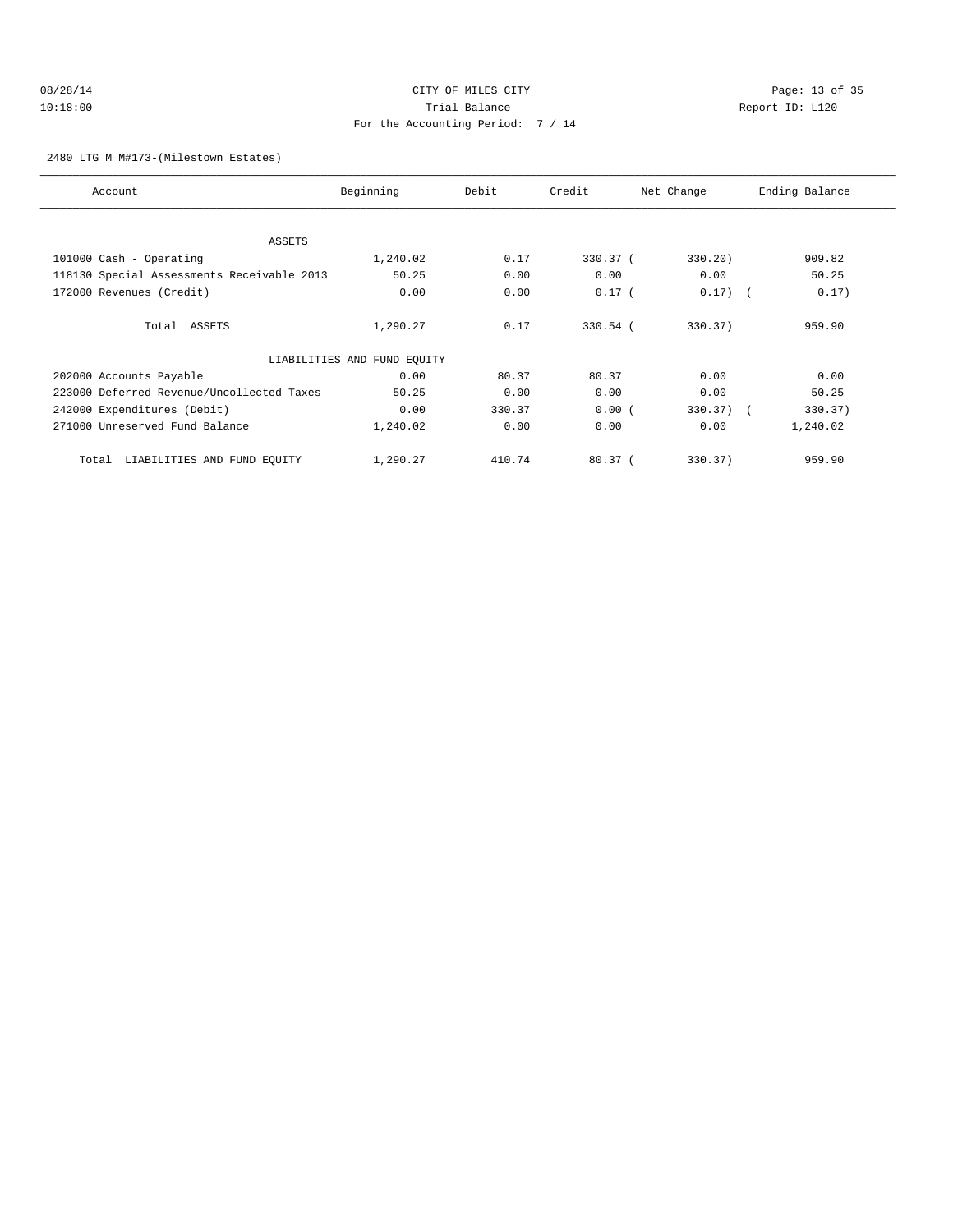## 08/28/14 Page: 14 of 35 10:18:00 Trial Balance Report ID: L120 For the Accounting Period: 7 / 14

2510 STR MAINT DIST #204

| Account                                    | Beginning                   | Debit       | Credit        | Net Change    | Ending Balance |  |
|--------------------------------------------|-----------------------------|-------------|---------------|---------------|----------------|--|
|                                            |                             |             |               |               |                |  |
| <b>ASSETS</b>                              |                             |             |               |               |                |  |
| 101000 Cash - Operating                    | 335,803.14                  | 46.79       | 52,433.10 (   | 52,386.31)    | 283, 416.83    |  |
| 118080 Special Assessments Receivable 2008 | 17.02                       | 0.00        | 0.00          | 0.00          | 17.02          |  |
| 118090 Special Assessment Receivable 2009  | 17.24                       | 0.00        | 0.00          | 0.00          | 17.24          |  |
| 118100 Special Assessments Receivable 2010 | 17.89                       | 0.00        | 0.00          | 0.00          | 17.89          |  |
| 118110 Special Assessments Receivable 2011 | 608.99                      | 0.00        | 0.00          | 0.00          | 608.99         |  |
| 118120 Special Assessments Receivable 2012 | 1,844.71                    | 0.00        | 0.00          | 0.00          | 1,844.71       |  |
| 118130 Special Assessments Receivable 2013 | 36,022.04                   | 0.00        | 0.00          | 0.00          | 36,022.04      |  |
| 172000 Revenues (Credit)                   | 0.00                        | 0.00        | 46.79(        | $46.79$ (     | 46.79)         |  |
| Total ASSETS                               | 374, 331.03                 | 46.79       | 52,479.89 (   | 52, 433, 10)  | 321,897.93     |  |
|                                            | LIABILITIES AND FUND EOUITY |             |               |               |                |  |
| 202000 Accounts Payable                    | 54,406.55                   | 22,193.31   | 22, 193. 31   | 0.00          | 54,406.55      |  |
| 223000 Deferred Revenue/Uncollected Taxes  | 38,527.90                   | 0.00        | 0.00          | 0.00          | 38,527.90      |  |
| 242000 Expenditures (Debit)                | 0.00                        | 52, 433, 10 | 0.00(         | $52,433.10$ ( | 52, 433.10)    |  |
| 271000 Unreserved Fund Balance             | 281,396.58                  | 0.00        | 0.00          | 0.00          | 281,396.58     |  |
| Total LIABILITIES AND FUND EQUITY          | 374, 331.03                 | 74,626.41   | 22, 193. 31 ( | 52, 433.10)   | 321,897.93     |  |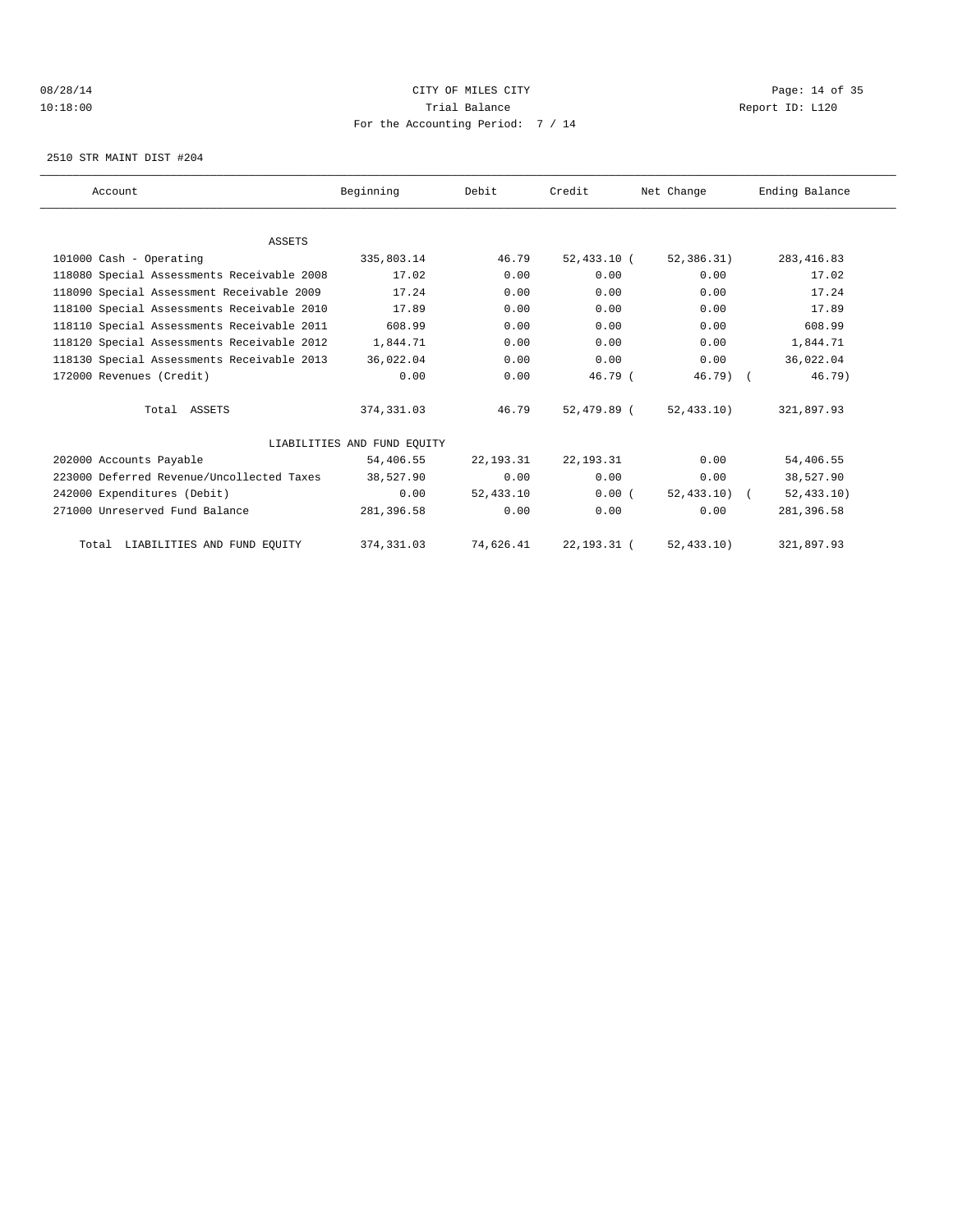## 08/28/14 Page: 15 of 35 10:18:00 Trial Balance Report ID: L120 For the Accounting Period: 7 / 14

2520 STR MAINT DIST #205

| Account                                    | Beginning                   | Debit     | Credit      | Net Change      | Ending Balance |  |
|--------------------------------------------|-----------------------------|-----------|-------------|-----------------|----------------|--|
|                                            |                             |           |             |                 |                |  |
| <b>ASSETS</b>                              |                             |           |             |                 |                |  |
| 101000 Cash - Operating                    | 229,777.81                  | 32.02     | 13,522.87 ( | 13,490.85)      | 216,286.96     |  |
| 118080 Special Assessments Receivable 2008 | 151.97                      | 0.00      | 0.00        | 0.00            | 151.97         |  |
| 118090 Special Assessment Receivable 2009  | 303.97                      | 0.00      | 0.00        | 0.00            | 303.97         |  |
| 118100 Special Assessments Receivable 2010 | 319.12                      | 0.00      | 0.00        | 0.00            | 319.12         |  |
| 118110 Special Assessments Receivable 2011 | 297.18                      | 0.00      | 0.00        | 0.00            | 297.18         |  |
| 118120 Special Assessments Receivable 2012 | 1,008.28                    | 0.00      | 0.00        | 0.00            | 1,008.28       |  |
| 118130 Special Assessments Receivable 2013 | 16,922.12                   | 0.00      | 0.00        | 0.00            | 16,922.12      |  |
| 172000 Revenues (Credit)                   | 0.00                        | 0.00      | $32.02$ (   | $32.02)$ (      | 32.02)         |  |
| Total ASSETS                               | 248,780.45                  | 32.02     | 13,554.89 ( | 13,522.87)      | 235, 257.58    |  |
|                                            | LIABILITIES AND FUND EQUITY |           |             |                 |                |  |
| 202000 Accounts Payable                    | 0.00                        | 4,020.83  | 4,020.83    | 0.00            | 0.00           |  |
| 223000 Deferred Revenue/Uncollected Taxes  | 19,002.48                   | 0.00      | 0.00        | 0.00            | 19,002.48      |  |
| 242000 Expenditures (Debit)                | 0.00                        | 13,522.87 | 0.00(       | $13,522.87$ ) ( | 13,522.87)     |  |
| 271000 Unreserved Fund Balance             | 229,777.97                  | 0.00      | 0.00        | 0.00            | 229,777.97     |  |
| Total LIABILITIES AND FUND EQUITY          | 248,780.45                  | 17,543.70 | 4,020.83 (  | 13,522.87)      | 235, 257.58    |  |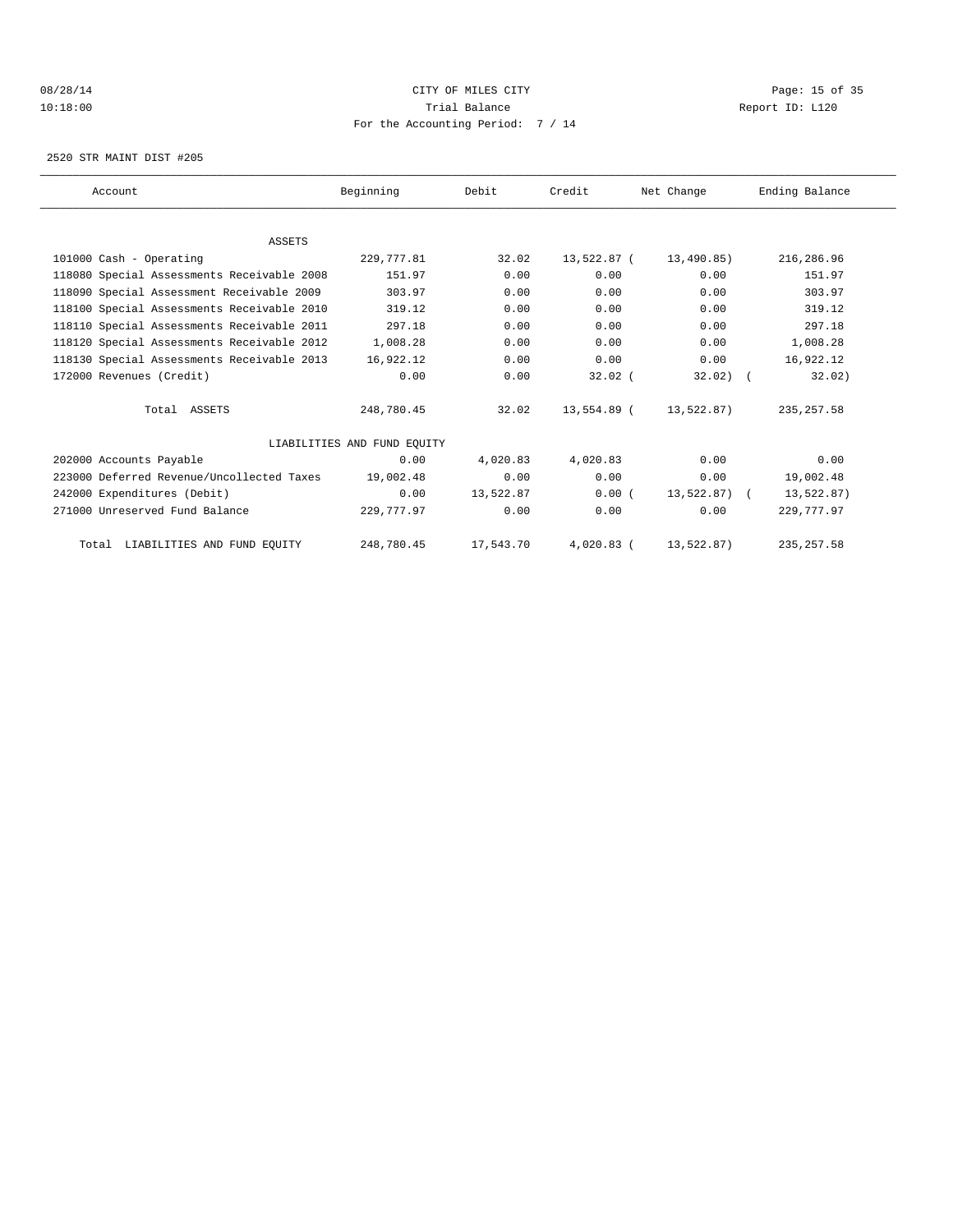## 2540 STR MAINT DIST#207-(MILESTOWN ESTATES)

| Account                                    | Beginning                   | Debit  | Credit   | Net Change | Ending Balance |
|--------------------------------------------|-----------------------------|--------|----------|------------|----------------|
| ASSETS                                     |                             |        |          |            |                |
| 101000 Cash - Operating                    | 2,416.95                    | 0.34   | 457.76 ( | 457.42)    | 1,959.53       |
| 118130 Special Assessments Receivable 2013 | 266.95                      | 0.00   | 0.00     | 0.00       | 266.95         |
| 172000 Revenues (Credit)                   | 0.00                        | 0.00   | $0.34$ ( | $0.34)$ (  | 0.34)          |
| Total ASSETS                               | 2,683.90                    | 0.34   | 458.10 ( | 457.76)    | 2,226.14       |
|                                            | LIABILITIES AND FUND EQUITY |        |          |            |                |
| 202000 Accounts Payable                    | 0.00                        | 29.10  | 29.10    | 0.00       | 0.00           |
| 223000 Deferred Revenue/Uncollected Taxes  | 266.95                      | 0.00   | 0.00     | 0.00       | 266.95         |
| 242000 Expenditures (Debit)                | 0.00                        | 457.76 | 0.00(    | 457.76) (  | 457.76)        |
| 271000 Unreserved Fund Balance             | 2,416.95                    | 0.00   | 0.00     | 0.00       | 2,416.95       |
| LIABILITIES AND FUND EQUITY<br>Total       | 2,683.90                    | 486.86 | 29.10(   | 457.76)    | 2,226.14       |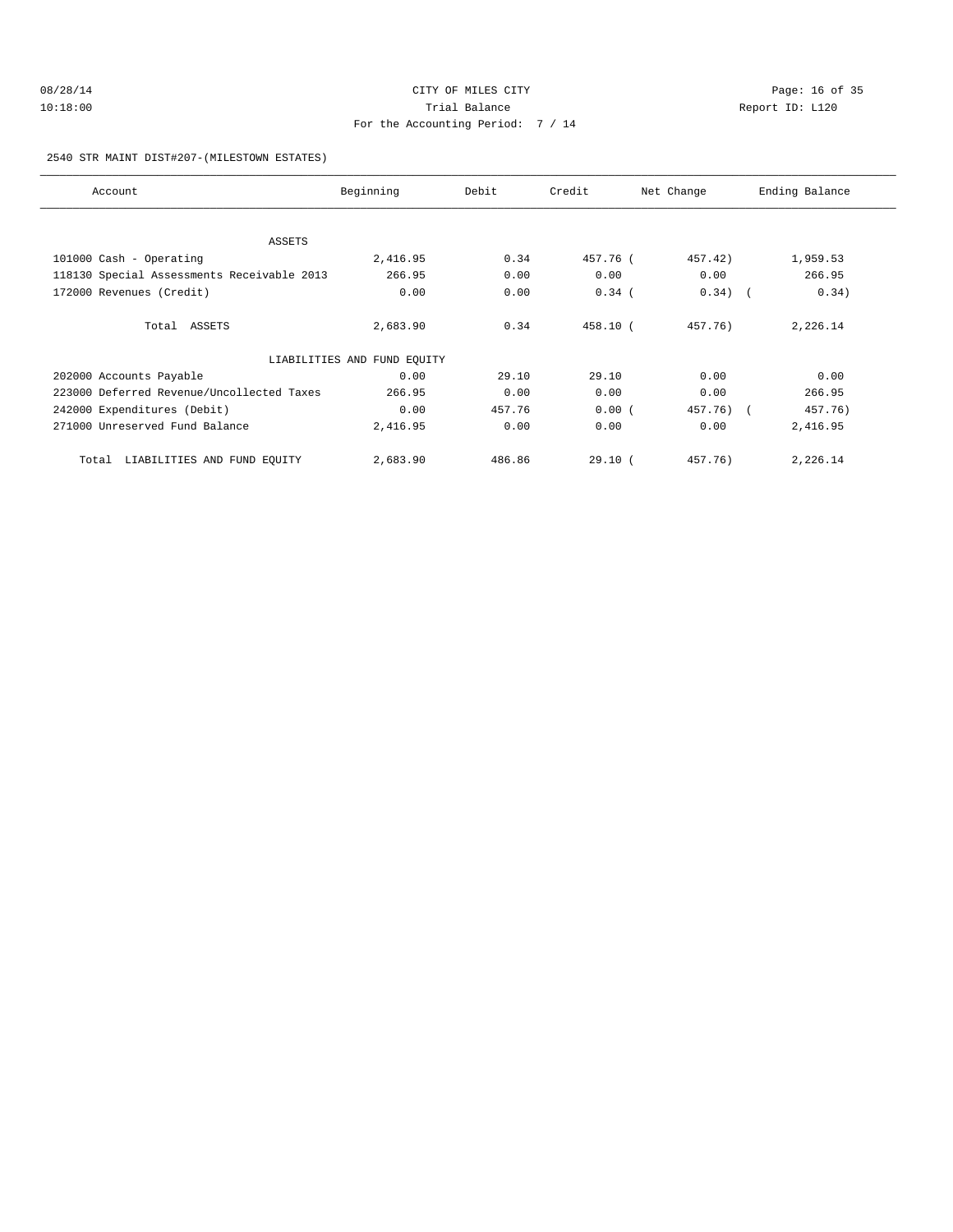| 08/28/14 | CITY OF MILES CITY                | Page: 17 of 35  |
|----------|-----------------------------------|-----------------|
| 10:18:00 | Trial Balance                     | Report ID: L120 |
|          | For the Accounting Period: 7 / 14 |                 |

#### 2701 Fire Grants

| Account                              | Beginning                   | Debit | Credit | Net Change | Ending Balance |
|--------------------------------------|-----------------------------|-------|--------|------------|----------------|
| ASSETS                               |                             |       |        |            |                |
| 101000 Cash - Operating              | 100.15                      | 0.00  | 0.00   | 0.00       | 100.15         |
| Total ASSETS                         | 100.15                      | 0.00  | 0.00   | 0.00       | 100.15         |
|                                      | LIABILITIES AND FUND EQUITY |       |        |            |                |
| 271000 Unreserved Fund Balance       | 100.15                      | 0.00  | 0.00   | 0.00       | 100.15         |
| LIABILITIES AND FUND EQUITY<br>Total | 100.15                      | 0.00  | 0.00   | 0.00       | 100.15         |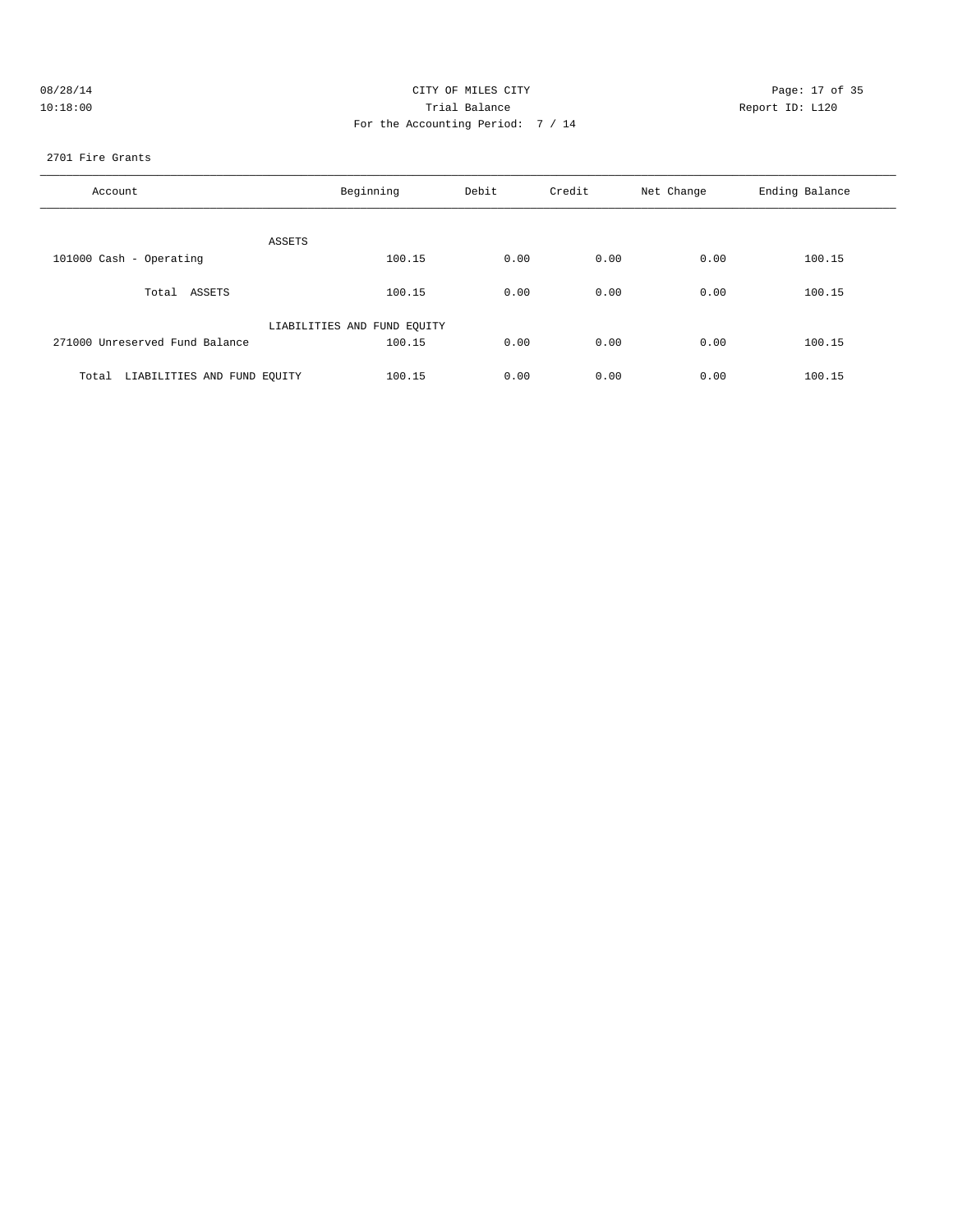## 08/28/14 Page: 18 of 35 10:18:00 Trial Balance Report ID: L120 For the Accounting Period: 7 / 14

2820 GAS TAX

| Account                              | Beginning                   | Debit     | Credit      | Net Change     | Ending Balance |
|--------------------------------------|-----------------------------|-----------|-------------|----------------|----------------|
|                                      |                             |           |             |                |                |
|                                      | ASSETS                      |           |             |                |                |
| 101000 Cash - Operating              | 0.00                        | 15,056.45 | 510.72      | 14,545.73      | 14,545.73      |
| 172000 Revenues (Credit)             | 0.00                        | 0.00      | 15,056.45 ( | $15,056.45$ (  | 15,056.45)     |
| Total ASSETS                         | 0.00                        | 15,056.45 | 15,567.17 ( | $510.72$ ) $($ | 510.72)        |
|                                      | LIABILITIES AND FUND EQUITY |           |             |                |                |
| 242000 Expenditures (Debit)          | 0.00                        | 510.72    | 0.00(       | $510.72$ ) (   | 510.72)        |
| LIABILITIES AND FUND EQUITY<br>Total | 0.00                        | 510.72    | 0.00(       | 510.72)        | 510.72)        |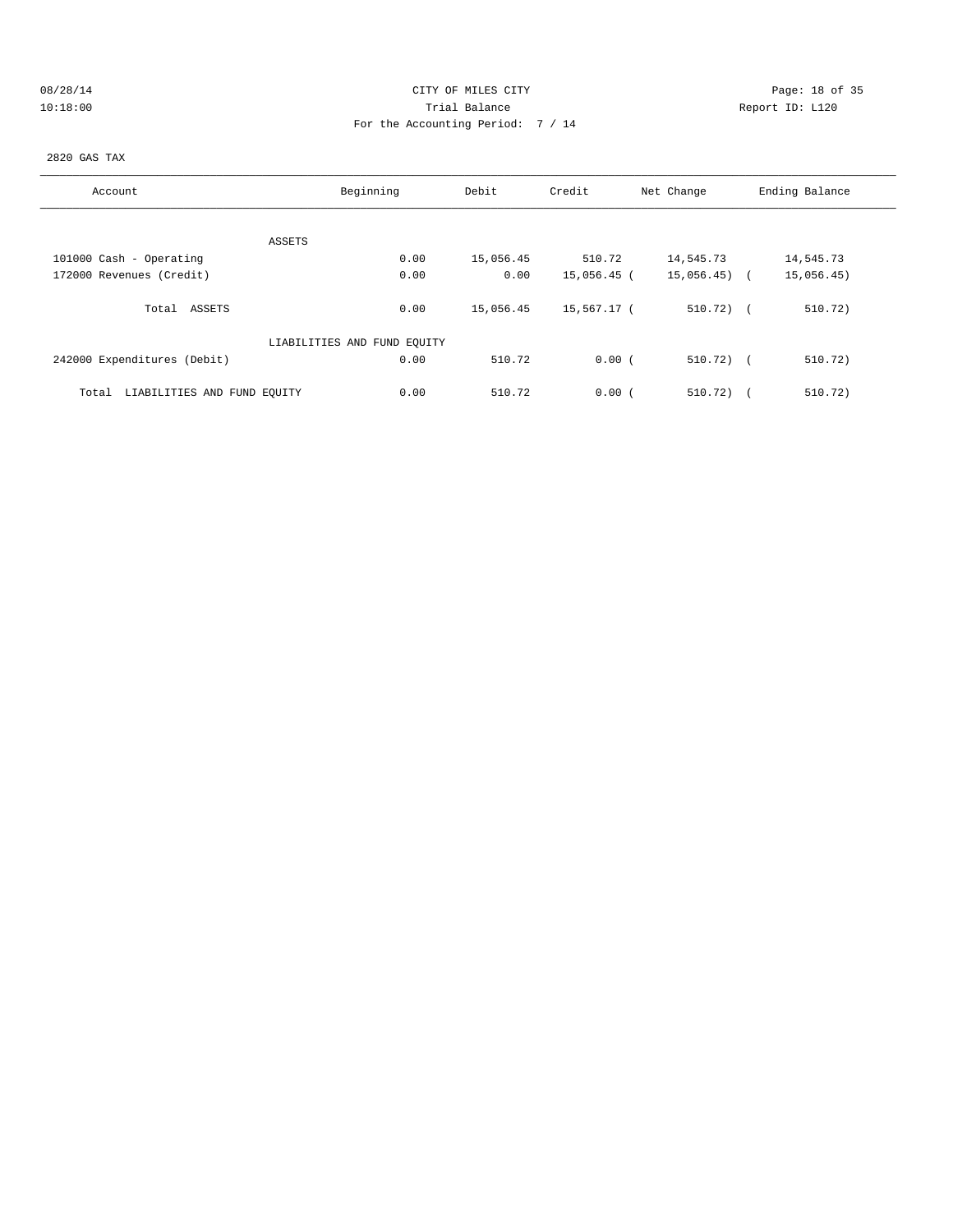## 08/28/14 Page: 19 of 35 10:18:00 Trial Balance Report ID: L120 For the Accounting Period: 7 / 14

#### 2850 911 EMERGENCY

| Account                              | Beginning                   | Debit     | Credit      | Net Change | Ending Balance |
|--------------------------------------|-----------------------------|-----------|-------------|------------|----------------|
|                                      |                             |           |             |            |                |
|                                      | ASSETS                      |           |             |            |                |
| 101000 Cash - Operating              | 108,602.15                  | 15.13     | 14,569.62 ( | 14,554.49) | 94,047.66      |
| 172000 Revenues (Credit)             | 0.00                        | 0.00      | 15.13(      | $15.13)$ ( | 15.13)         |
| Total ASSETS                         | 108,602.15                  | 15.13     | 14,584.75 ( | 14,569.62) | 94,032.53      |
|                                      | LIABILITIES AND FUND EQUITY |           |             |            |                |
| 202000 Accounts Payable              | 0.00                        | 14,569.62 | 14,569.62   | 0.00       | 0.00           |
| 242000 Expenditures (Debit)          | 0.00                        | 14,569.62 | 0.00(       | 14,569.62) | 14,569.62)     |
| 271000 Unreserved Fund Balance       | 108,602.15                  | 0.00      | 0.00        | 0.00       | 108,602.15     |
| LIABILITIES AND FUND EQUITY<br>Total | 108,602.15                  | 29,139.24 | 14,569.62 ( | 14,569.62) | 94,032.53      |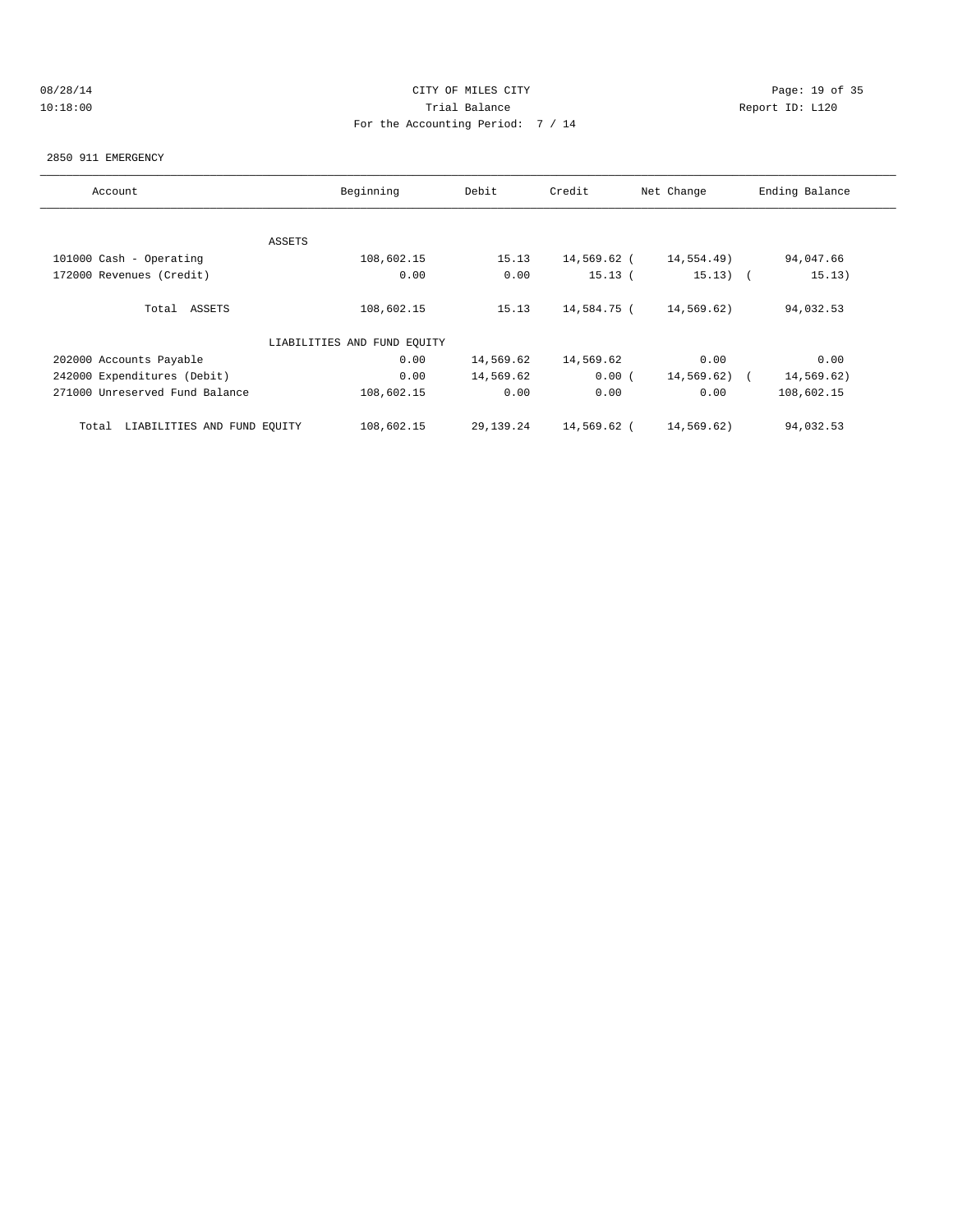## 08/28/14 Page: 20 of 35 10:18:00 Trial Balance Report ID: L120 For the Accounting Period: 7 / 14

#### 2880 LIBRARY GRANTS

| Account                                | Beginning                   | Debit  | Credit       | Net Change | Ending Balance |
|----------------------------------------|-----------------------------|--------|--------------|------------|----------------|
|                                        |                             |        |              |            |                |
| ASSETS                                 |                             |        |              |            |                |
| 101003 Cash - per capita               | 5,527.40                    | 0.00   | 0.00         | 0.00       | 5,527.40       |
| $101020$ Cash - Op/ILL                 | 47,970.70                   | 0.00   | $235.00$ (   | 235.00)    | 47,735.70      |
| 101030 Cash - Sagebrush Fed/Base Grant | 4,554.56                    | 0.00   | 0.00         | 0.00       | 4,554.56       |
| 101033 Library - Humanities Grant      | 502.08                      | 0.00   | 0.00         | 0.00       | 502.08         |
| Total ASSETS                           | 58,554.74                   | 0.00   | $235.00$ (   | 235.00)    | 58,319.74      |
|                                        | LIABILITIES AND FUND EQUITY |        |              |            |                |
| 202000 Accounts Payable                | 0.00                        | 235.00 | 235.00       | 0.00       | 0.00           |
| 242000 Expenditures (Debit)            | 0.00                        | 235.00 | 0.00(        | $235.00$ ( | 235.00)        |
| 271000 Unreserved Fund Balance         | 58,554.74                   | 0.00   | 0.00         | 0.00       | 58,554.74      |
| LIABILITIES AND FUND EQUITY<br>Total   | 58,554.74                   | 470.00 | $235.00$ $($ | 235.00     | 58,319.74      |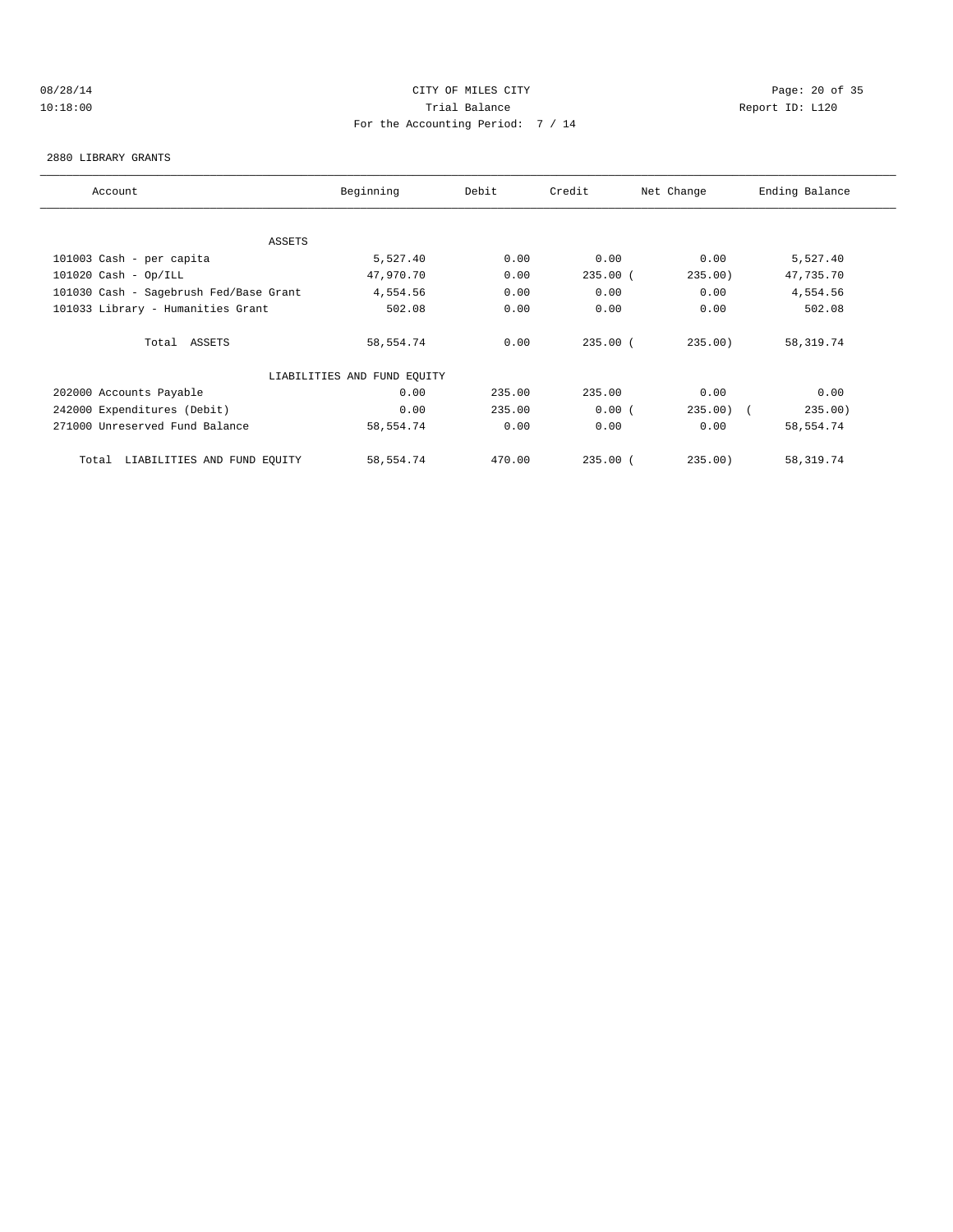## 08/28/14 Page: 21 of 35 10:18:00 Trial Balance Report ID: L120 For the Accounting Period: 7 / 14

2935 Historic Preservation

| Account                                    | Beginning                   | Debit    | Credit       | Net Change   | Ending Balance |
|--------------------------------------------|-----------------------------|----------|--------------|--------------|----------------|
|                                            |                             |          |              |              |                |
| ASSETS                                     |                             |          |              |              |                |
| 101000 Cash - Operating                    | 1,322.63)                   | 1,963.75 | $2,069.55$ ( | $105.80)$ (  | 1,428.43)      |
| 101036 Cash HP- CDBG-ED Grant              | 1, 177.50)                  | 0.00     | 1,302.76 (   | 1,302.76)    | 2,480.26)      |
| 101038 Cash HP- Sandra Anderson Charitable | 238.50                      | 0.00     | 0.00         | 0.00         | 238.50         |
| 132000 Due From Government (Short Term)    | 3,286.38                    | 0.00     | $3,286.38$ ( | 3,286.38)    | 0.00           |
| 172000 Revenues (Credit)                   | 0.00                        | 3,286.38 | 1,963.75     | 1,322.63     | 1,322.63       |
| Total ASSETS                               | 1,024.75                    | 5,250.13 | 8,622.44 (   | $3,372,31$ ( | $2,347.56$ )   |
|                                            | LIABILITIES AND FUND EQUITY |          |              |              |                |
| 202000 Accounts Payable                    | 0.00                        | 1,714.11 | 1,714.11     | 0.00         | 0.00           |
| 242000 Expenditures (Debit)                | 0.00                        | 3,372.31 | 0.00(        | 3,372.31)    | 3,372.31)      |
| 271000 Unreserved Fund Balance             | 1,024.75                    | 0.00     | 0.00         | 0.00         | 1,024.75       |
| LIABILITIES AND FUND EQUITY<br>Total       | 1,024.75                    | 5,086.42 | 1,714.11 (   | 3,372,31)    | 2,347.56)      |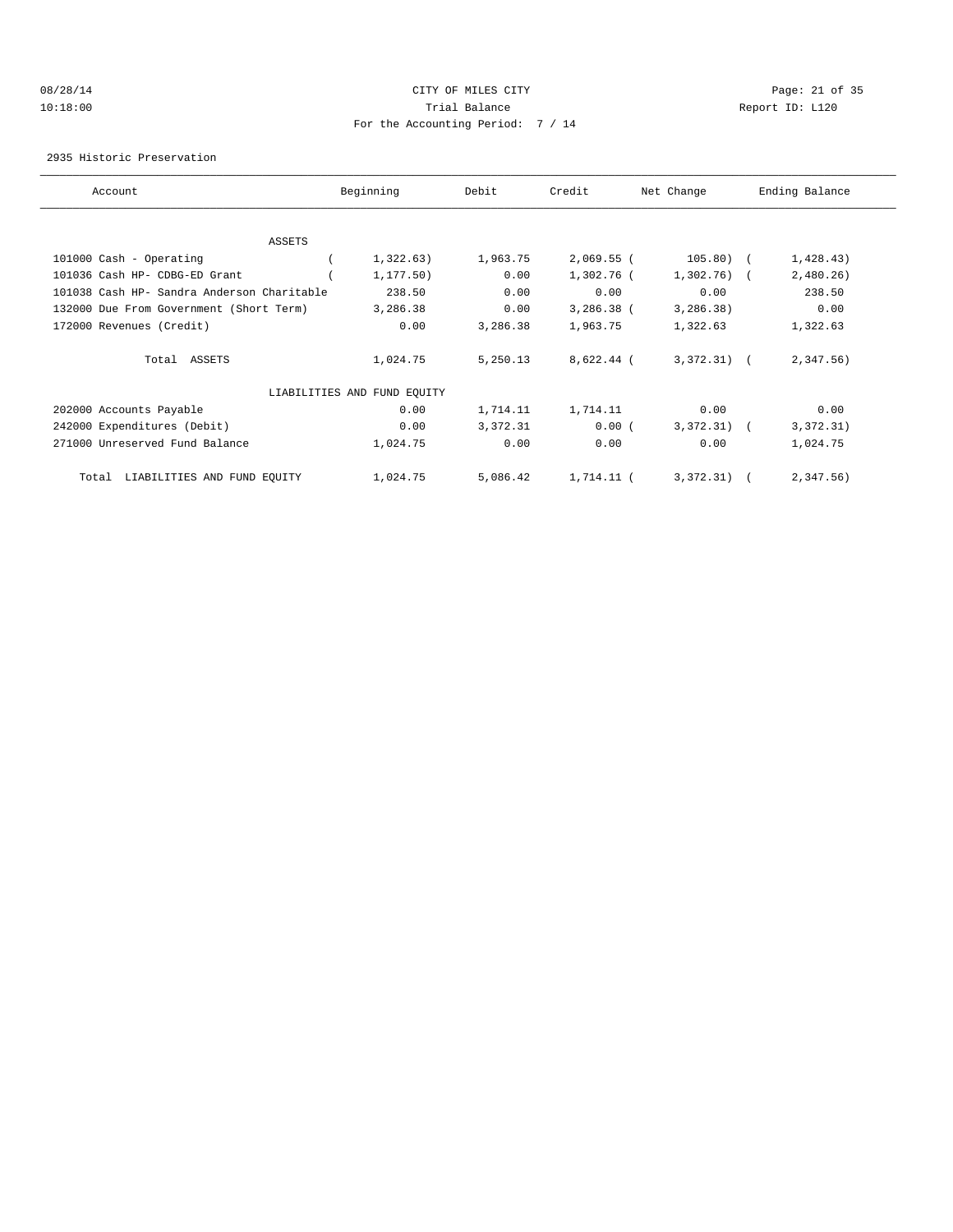| 08/28/14 |  |
|----------|--|
| 10:18:00 |  |

## CITY OF MILES CITY CONTROL CONTROL CONTROL CONTROL CONTROL PAGE: 22 of 35 10: 1120 Trial Balance Communications of the Report ID: L120 For the Accounting Period: 7 / 14

#### 2985 RETIRED SENIOR VOLUNTEER PROG (RSVP)

| Account                                    | Beginning                   | Debit    | Credit       | Net Change    | Ending Balance |
|--------------------------------------------|-----------------------------|----------|--------------|---------------|----------------|
|                                            |                             |          |              |               |                |
| ASSETS                                     |                             |          |              |               |                |
| 101000 Cash - Operating                    | 9,052.73)                   | 652.08   | $4,935.15$ ( | $4,283.07$ (  | 13,335.80)     |
| 101004 RSVP Non-Federal Cash Operating-Cus | 10,933.29                   | 0.00     | $1,313.12$ ( | 1, 313.12)    | 9,620.17       |
| 101006 Cash- operating-Fallon              | 0.00                        | 0.00     | $280.00$ (   | 280.00) (     | 280.00)        |
| 103100 Petty Cash-                         | 200.00                      | 0.00     | 0.00         | 0.00          | 200.00         |
| 172000 Revenues (Credit)                   | 0.00                        | 0.00     | $1.52$ (     | $1.52)$ (     | 1.52)          |
| Total ASSETS                               | 2,080.56                    | 652.08   | $6,529.79$ ( | $5,877.71)$ ( | 3,797.15)      |
|                                            | LIABILITIES AND FUND EQUITY |          |              |               |                |
| 202000 Accounts Payable                    | 0.00                        | 1,063.82 | 1,063.82     | 0.00          | 0.00           |
| 242000 Expenditures (Debit)                | 0.00                        | 6,528.27 | 650.56 (     | $5,877.71)$ ( | 5,877.71)      |
| 271000 Unreserved Fund Balance             | 2,080.56                    | 0.00     | 0.00         | 0.00          | 2,080.56       |
| LIABILITIES AND FUND EQUITY<br>Total       | 2,080.56                    | 7,592.09 | 1,714.38 (   | 5,877.71)     | 3,797.15)      |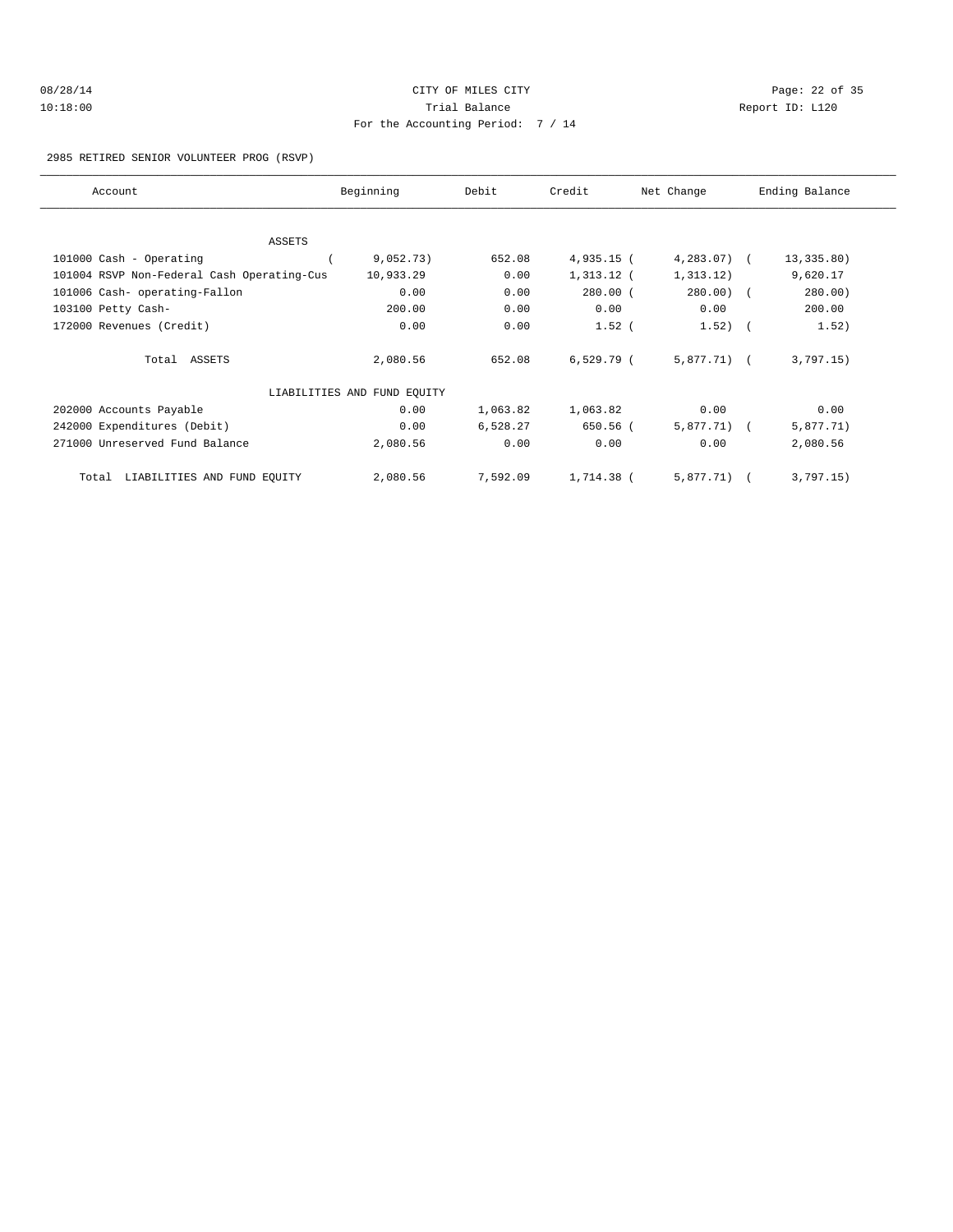# 4000 General Fund Capitol Improvement Fund

| Account                              | Beginning                   | Debit | Credit | Net Change | Ending Balance       |
|--------------------------------------|-----------------------------|-------|--------|------------|----------------------|
| ASSETS                               |                             |       |        |            |                      |
| 101000 Cash - Operating              | 136,960.53                  | 19.09 | 0.00   | 19.09      | 136,979.62           |
| 172000 Revenues (Credit)             | 0.00                        | 0.00  | 19.09( | 19.09)     | 19.09)<br>$\sqrt{2}$ |
| Total<br>ASSETS                      | 136,960.53                  | 19.09 | 19.09  | 0.00       | 136,960.53           |
|                                      | LIABILITIES AND FUND EQUITY |       |        |            |                      |
| 271000 Unreserved Fund Balance       | 136,960.53                  | 0.00  | 0.00   | 0.00       | 136,960.53           |
| LIABILITIES AND FUND EQUITY<br>Total | 136,960.53                  | 0.00  | 0.00   | 0.00       | 136,960.53           |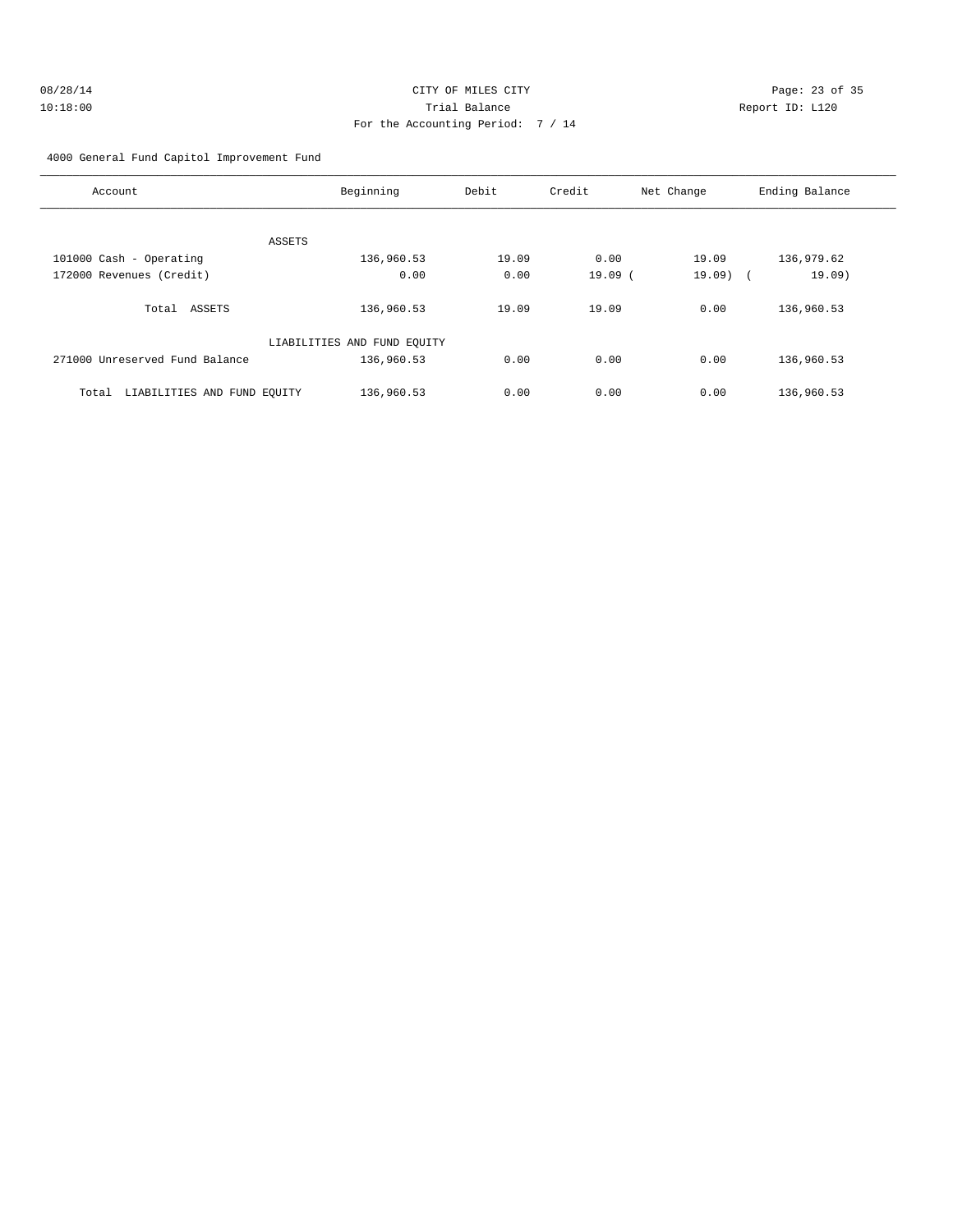## 08/28/14 Page: 24 of 35 10:18:00 Trial Balance Report ID: L120 For the Accounting Period: 7 / 14

4060 CAPITAL IMPROV-PUBLIC WORKS

| Account                              | Beginning                   | Debit     | Credit      | Net Change | Ending Balance |
|--------------------------------------|-----------------------------|-----------|-------------|------------|----------------|
|                                      |                             |           |             |            |                |
|                                      | ASSETS                      |           |             |            |                |
| 101000 Cash - Operating              | 71,681.53                   | 17,049.99 | 8,690.00    | 8,359.99   | 80,041.52      |
| 172000 Revenues (Credit)             | 0.00                        | 8,690.00  | 17,049.99 ( | 8,359.99)  | 8,359.99)      |
|                                      |                             |           |             |            |                |
| Total ASSETS                         | 71,681.53                   | 25,739.99 | 25,739.99   | 0.00       | 71,681.53      |
|                                      |                             |           |             |            |                |
|                                      | LIABILITIES AND FUND EQUITY |           |             |            |                |
| 202000 Accounts Payable              | 0.00                        | 8,690.00  | 8,690.00    | 0.00       | 0.00           |
| 271000 Unreserved Fund Balance       | 71,681.53                   | 0.00      | 0.00        | 0.00       | 71,681.53      |
|                                      |                             |           |             |            |                |
| LIABILITIES AND FUND EQUITY<br>Total | 71,681.53                   | 8.690.00  | 8,690.00    | 0.00       | 71,681.53      |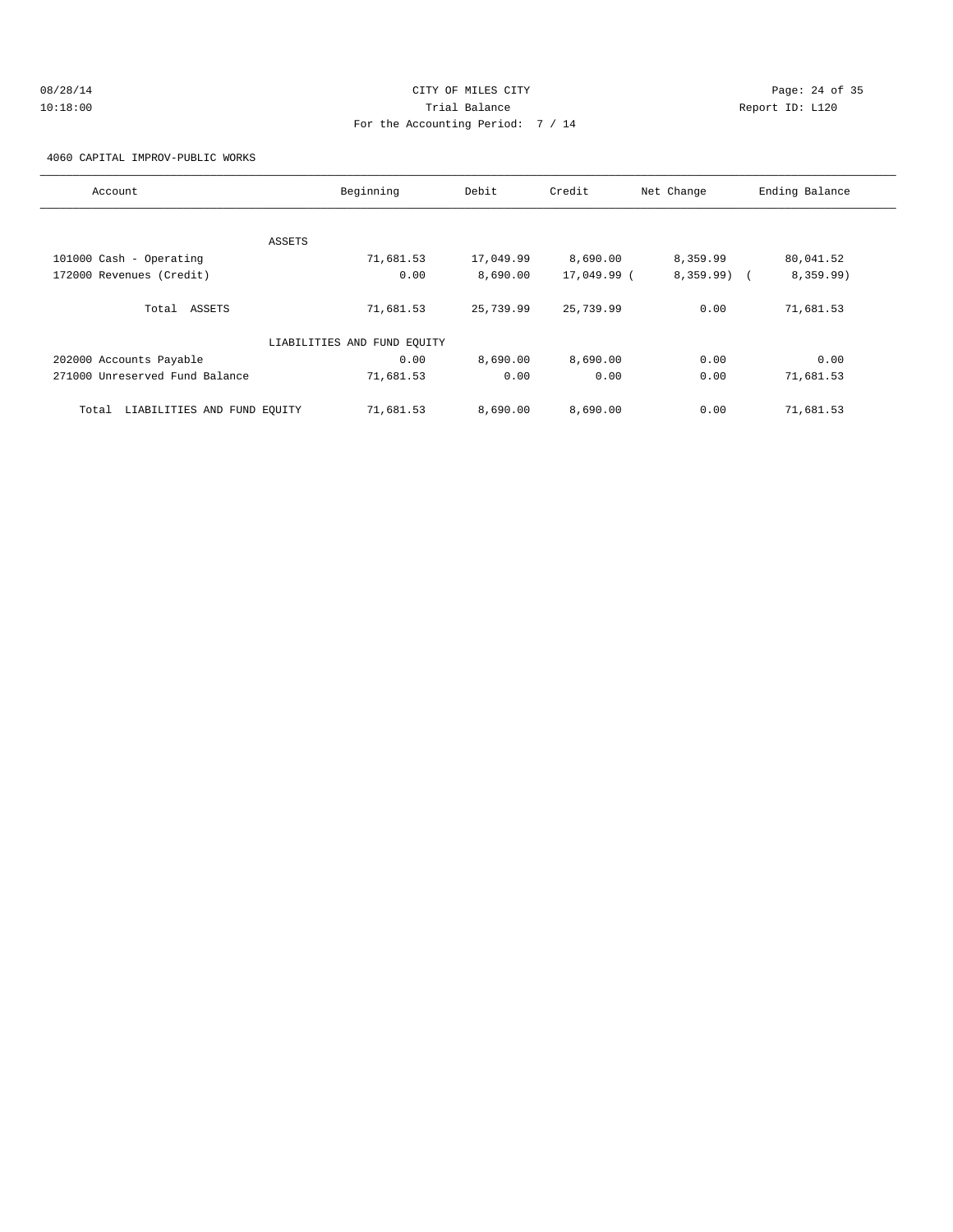## 08/28/14 Page: 25 of 35 10:18:00 Trial Balance Report ID: L120 For the Accounting Period: 7 / 14

#### 5210 WATER UTILITY

| Account                                                   | Beginning                   | Debit      | Credit       | Net Change    | Ending Balance          |
|-----------------------------------------------------------|-----------------------------|------------|--------------|---------------|-------------------------|
|                                                           |                             |            |              |               |                         |
| ASSETS                                                    |                             |            |              |               |                         |
| 101000 Cash - Operating                                   | 1,407,644.74                | 177,891.90 | 152,446.56   | 25, 445.34    | 1,433,090.08            |
| 101010 Deposit Cash                                       | 38,500.00                   | 7,700.00   | 700.00       | 7,000.00      | 45,500.00               |
| 102240 Cash - Replacement & Depreciation                  | 1,489,589.35                | 0.00       | 0.00         | 0.00          | 1,489,589.35            |
| 102250 Cash - System Devlopment Fees                      | 258,053.25                  | 300.00     | 0.00         | 300.00        | 258, 353. 25            |
| 102270 Cash - Curb Stop Replacement Fee                   | 204, 381.33                 | 3,706.34   | 751.03       | 2,955.31      | 207,336.64              |
| 102312 RevBnd/CurYearDebt-DNRC/CarbonTank                 | 18,086.23                   | 11,454.38  | 0.00         | 11,454.38     | 29,540.61               |
| 102313 RevBnd/CurYearDebt-DNRC/NE WtrLine                 | 5,882.13                    | 11,749.79  | 0.00         | 11,749.79     | 17,631.92               |
| 102315 RevBnd/CurYearDebt-ARRA/NE Water Li                | 0.03                        | 1,493.96   | 0.00         | 1,493.96      | 1,493.99                |
| 102322 RevBnd/Reserve-DNRC/CarbonTank                     | 153,009.00                  | 0.00       | 0.00         | 0.00          | 153,009.00              |
| 102323 RevBnd/Reserve-DNRC/NE WtrLine                     | 128,653.00                  | 0.00       | 0.00         | 0.00          | 128,653.00              |
| 102325 RevBnd/Reserve-ARRA B-NE Waterline                 | 18,245.00                   | 0.00       | 0.00         | 0.00          | 18,245.00               |
| 103000 Petty Cash                                         | 330.00                      | 0.00       | 0.00         | 0.00          | 330.00                  |
| 122000 Accounts Receivable                                | 201,797.75                  | 208,405.57 | 178,748.01   | 29,657.56     | 231, 455.31             |
| 122020 Accounts Receivable-\$2.00 State Ass               | 16.00                       | 0.00       | 2.00(        | 2.00)         | 14.00                   |
| 172000 Revenues (Credit)                                  | 0.00                        | 59.69      | 207,571.85 ( | 207,512.16)   | 207,512.16)<br>$\left($ |
| 181000 Land                                               | 41,844.00                   | 0.00       | 0.00         | 0.00          | 41,844.00               |
| 182000 Buildings                                          | 22,997.00                   | 0.00       | 0.00         | 0.00          | 22,997.00               |
| 182100 Allowance for Depr - Buildings (Cre(               | 22,997.00)                  | 0.00       | 0.00         | 0.00          | 22,997.00)              |
| 186000 Machinery and Equipment                            | 378,485.70                  | 0.00       | 0.00         | 0.00          | 378,485.70              |
| 186100 Allowance for Depr - Machinery & Eq(               | 217,584.00)                 | 0.00       | 0.00         | 0.00          | 217,584.00)             |
| 188000 Const. Work in Progress-NE Wtr Line                | 1.42                        | 0.00       | 0.00         | 0.00          | 1.42                    |
| 189100 Source of Supply                                   | 3, 448, 234.49              | 0.00       | 0.00         | 0.00          | 3, 448, 234.49          |
| 189110 Allowance for Depreciation - Source(               | 432,197.00)                 | 0.00       | 0.00         | 0.00          | 432,197.00)<br>$\left($ |
| 189300 Treatment Plant                                    | 3,716,158.00                | 0.00       | 0.00         | 0.00          | 3,716,158.00            |
| 189310 Allowance for Depr - Treatment Plan( 1,781,483.00) |                             | 0.00       | 0.00         | 0.00          | (1, 781, 483.00)        |
| 189400 Transmission & Distribution                        | 12,951,364.97               | 0.00       | 0.00         | 0.00          | 12,951,364.97           |
| 189410 Allowance for Depr - Trans & Distri( 3,288,323.00) |                             | 0.00       | 0.00         | 0.00          | (3, 288, 323.00)        |
| Total ASSETS                                              | 18,740,689.39               | 422,761.63 | 540,219.45 ( | 117,457.82)   | 18,623,231.57           |
|                                                           | LIABILITIES AND FUND EQUITY |            |              |               |                         |
| 202000 Accounts Payable                                   | 69,385.37                   | 61,865.03  | 61,865.03    | 0.00          | 69,385.37               |
| 214000 Deposits Payable                                   | 38,499.50                   | 850.00     | 7,700.00     | 6,850.00      | 45, 349.50              |
| 214010 Refunds Payable                                    | 0.00                        | 45.50      | $29.67$ $($  | $15.83)$ (    | 15.83)                  |
| 231000 BONDS PAYABLE                                      | 4,983,000.00                | 0.00       | 0.00         | 0.00          | 4,983,000.00            |
| 238000 Other Post Employment Benefits                     | 28,280.00                   | 0.00       | 0.00         | 0.00          | 28,280.00               |
| 239000 Compensated Absences Payable                       | 80,052.00                   | 0.00       | 0.00         | 0.00          | 80,052.00               |
| 242000 Expenditures (Debit)                               | 0.00                        | 124,291.99 | 0.00(        | 124,291.99) ( | 124,291.99)             |
| 250300 Reserve Revenue Bond - Current Debt                | 323, 303.85                 | 0.00       | 0.00         | 0.00          | 323,303.85              |
| 250500 Reserve - System Dev Fees                          | 171,098.25                  | 0.00       | 0.00         | 0.00          | 171,098.25              |
| 250600 Reserve for Replacement & Depreciat                | 1,351,889.30                | 0.00       | 0.00         | 0.00          | 1,351,889.30            |
| 272000 Unreserved Retained Earnings                       | 11,695,181.12               | 0.00       | 0.00         | 0.00          | 11,695,181.12           |
| Total LIABILITIES AND FUND EQUITY                         | 18,740,689.39               | 187,052.52 | 69,594.70 (  | 117,457.82)   | 18,623,231.57           |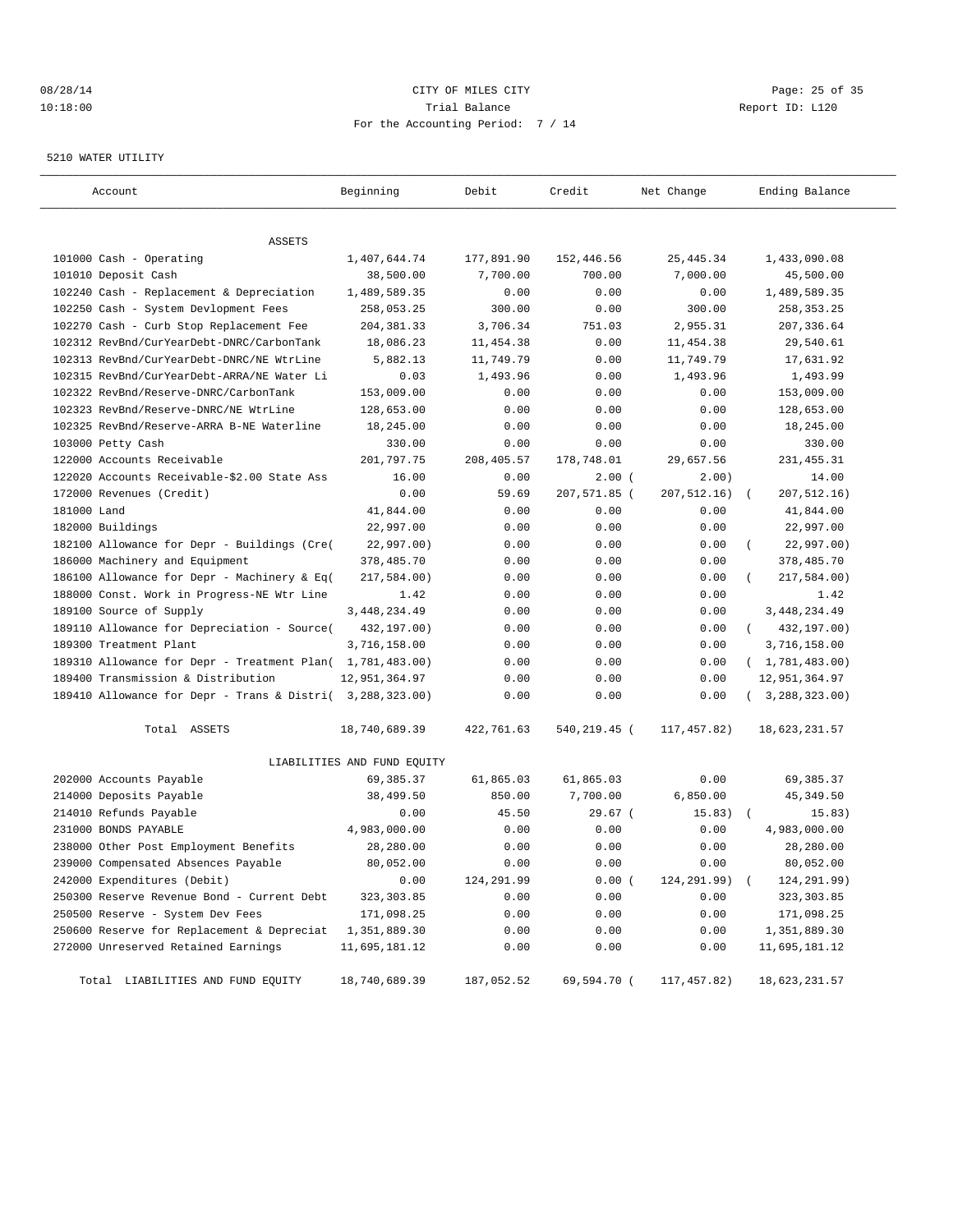## 08/28/14 Page: 26 of 35 10:18:00 Trial Balance Report ID: L120 For the Accounting Period: 7 / 14

#### 5310 SEWER UTILITY

| Account                                     | Beginning                   | Debit       | Credit       | Net Change   | Ending Balance   |
|---------------------------------------------|-----------------------------|-------------|--------------|--------------|------------------|
|                                             |                             |             |              |              |                  |
| ASSETS                                      |                             |             |              |              |                  |
| 101000 Cash - Operating                     | 570,925.09                  | 96,015.96   | 113,778.00 ( | 17,762.04)   | 553, 163.05      |
| 102240 Cash - Replacement & Depreciation    | 195,098.39                  | 0.00        | 0.00         | 0.00         | 195,098.39       |
| 102250 Cash - System Devlopment Fees        | 131,010.91                  | 0.00        | 0.00         | 0.00         | 131,010.91       |
| 102280 WWtr Treatment Plant-Phase I Constr  | 575,694.46                  | 0.00        | 0.00         | 0.00         | 575,694.46       |
| 102316 RevBnd/CurYearDebt-Phase 1 Haynes L  | 100, 113.94                 | 8,452.50    | 0.00         | 8,452.50     | 108,566.44       |
| 102390 REV BOND/RESERVE-Sewer Phase 1       | 101,735.00                  | 0.00        | 0.00         | 0.00         | 101,735.00       |
| 122000 Accounts Receivable                  | 110,107.13                  | 90,743.93   | 92,227.58 (  | 1,483.65)    | 108,623.48       |
| 172000 Revenues (Credit)                    | 0.00                        | 0.00        | 94,532.31 (  | 94,532.31)   | 94,532.31)       |
| 181000 Land                                 | 2.00                        | 0.00        | 0.00         | 0.00         | 2.00             |
| 186000 Machinery and Equipment              | 600,909.18                  | 0.00        | 0.00         | 0.00         | 600,909.18       |
| 186100 Allowance for Depr - Machinery & Eq( | 344,225.00)                 | 0.00        | 0.00         | 0.00         | 344,225.00)      |
| 188000 Const. Work in Progress-NE Wtr Line  | 1,625,790.72                | 0.00        | 0.00         | 0.00         | 1,625,790.72     |
| 189300 Treatment Plant                      | 2,928,761.61                | 0.00        | 0.00         | 0.00         | 2,928,761.61     |
| 189310 Allowance for Depr - Treatment Plan( | 1, 235, 318.00)             | 0.00        | 0.00         | 0.00         | (1, 235, 318.00) |
| 189400 Transmission & Distribution          | 4,028,819.40                | 0.00        | 0.00         | 0.00         | 4,028,819.40     |
| 189410 Allowance for Depr - Trans & Distri( | 1,205,307.00)               | 0.00        | 0.00         | 0.00         | 1, 205, 307, 00) |
| Total ASSETS                                | 8, 184, 117.83              | 195, 212.39 | 300,537.89 ( | 105, 325.50) | 8,078,792.33     |
|                                             | LIABILITIES AND FUND EQUITY |             |              |              |                  |
| 202000 Accounts Payable                     | 0.00                        | 59,256.62   | 59,256.62    | 0.00         | 0.00             |
| 231300 Bonds Pay 1979 Issue                 | 1,396,000.00                | 0.00        | 0.00         | 0.00         | 1,396,000.00     |
| 238000 Other Post Employment Benefits       | 20,235.00                   | 0.00        | 0.00         | 0.00         | 20,235.00        |
| 239000 Compensated Absences Payable         | 58,969.00                   | 0.00        | 0.00         | 0.00         | 58,969.00        |
| 242000 Expenditures (Debit)                 | 0.00                        | 105, 325.50 | 0.00(        | 105, 325.50) | 105, 325.50)     |
| 250500 Reserve - System Dev Fees            | 82,925.91                   | 0.00        | 0.00         | 0.00         | 82,925.91        |
| 250600 Reserve for Replacement & Depreciat  | 1,666,491.83                | 0.00        | 0.00         | 0.00         | 1,666,491.83     |
| 272000 Unreserved Retained Earnings         | 4,959,496.09                | 0.00        | 0.00         | 0.00         | 4,959,496.09     |
| Total LIABILITIES AND FUND EQUITY           | 8,184,117.83                | 164,582.12  | 59,256.62 (  | 105, 325.50) | 8,078,792.33     |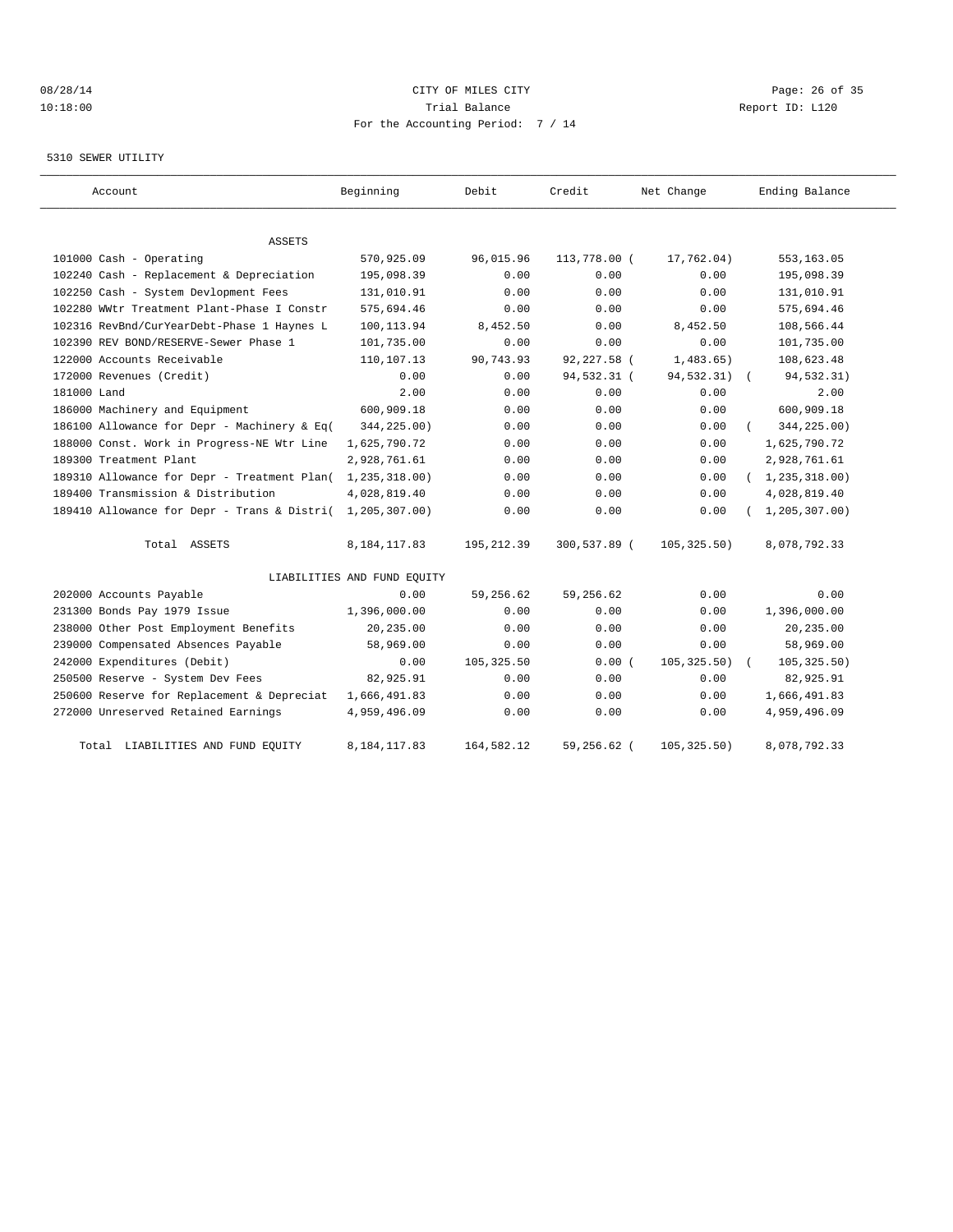## 08/28/14 Page: 27 of 35 10:18:00 Trial Balance Report ID: L120 For the Accounting Period: 7 / 14

5510 AMBULANCE FUND

| Account                                     | Beginning                   | Debit      | Credit       | Net Change     | Ending Balance           |
|---------------------------------------------|-----------------------------|------------|--------------|----------------|--------------------------|
| <b>ASSETS</b>                               |                             |            |              |                |                          |
| 101000 Cash - Operating                     | 353, 354.86)                | 40,228.86  | 58,389.42 (  | $18, 160.56$ ( | 371, 515.42)             |
| 113211 Taxes Receivable - Real 2011         | 19.89                       | 0.00       | 0.00         | 0.00           | 19.89                    |
| 113212 Taxes Receivable- Real 2012          | 0.52                        | 0.00       | 0.00         | 0.00           | 0.52                     |
| 113213 Tax Receivables Real-2013            | 186.38                      | 0.00       | 0.00         | 0.00           | 186.38                   |
| 115208 Taxes Receivable - Personal 2008     | 0.12                        | 0.00       | 0.00         | 0.00           | 0.12                     |
| 115212 Taxes Receivable Personal 2012       | 0.02                        | 0.00       | 0.00         | 0.00           | 0.02                     |
| 115213 Taxes Receivable Personal 2013       | 1.25                        | 0.00       | 0.00         | 0.00           | 1.25                     |
| 115214 Taxes Receivable Personal 2014       | 19.98                       | 0.00       | 0.00         | 0.00           | 19.98                    |
| 116000 Protested Taxes Receivable - Reals ( | 5.97)                       | 0.00       | 0.00         | 0.00           | 5.97)                    |
| 122000 Accounts Receivable                  | 329, 419.67                 | 80,871.40  | 57,571.61    | 23, 299.79     | 352,719.46               |
| 122100 Acct Receivable                      | 242, 110. 73)               | 0.00       | 0.00         | 0.00           | 242, 110.73)             |
| 172000 Revenues (Credit)                    | 0.00                        | 0.00       | 81,547.13 (  | 81,547.13)     | 81,547.13)<br>$\sqrt{2}$ |
| 186000 Machinery and Equipment              | 372,186.93                  | 0.00       | 0.00         | 0.00           | 372,186.93               |
| 186100 Allowance for Depr - Machinery & Eq( | 211, 306.00)                | 0.00       | 0.00         | 0.00           | 211, 306.00)             |
| Total ASSETS                                | 104,942.80)                 | 121,100.26 | 197,508.16 ( | $76,407.90$ (  | 181,350.70)              |
|                                             | LIABILITIES AND FUND EQUITY |            |              |                |                          |
| 202000 Accounts Payable                     | 0.00                        | 24, 212.50 | 24, 212.50   | 0.00           | 0.00                     |
| 223100 Deferred Revenue - Real Prop Taxes ( | 0.01)                       | 0.00       | 0.00         | 0.00           | 0.01)                    |
| 235000 CONTRACTS/NOTES/LOANS PAYABLE        | 65, 314.26                  | 0.00       | 0.00         | 0.00           | 65, 314.26               |
| 238000 Other Post Employment Benefits       | 16,024.00                   | 0.00       | 0.00         | 0.00           | 16,024.00                |
| 239000 Compensated Absences Payable         | 27,037.00                   | 0.00       | 0.00         | 0.00           | 27,037.00                |
| 242000 Expenditures (Debit)                 | 0.00                        | 76,407.90  | 0.00(        | 76,407.90) (   | 76,407.90)               |
| 272000 Unreserved Retained Earnings         | 213, 318.05)                | 0.00       | 0.00         | 0.00           | 213, 318.05)             |
| Total LIABILITIES AND FUND EQUITY           | 104,942.80)                 | 100,620.40 | 24, 212.50 ( | 76, 407.90)    | 181,350.70)              |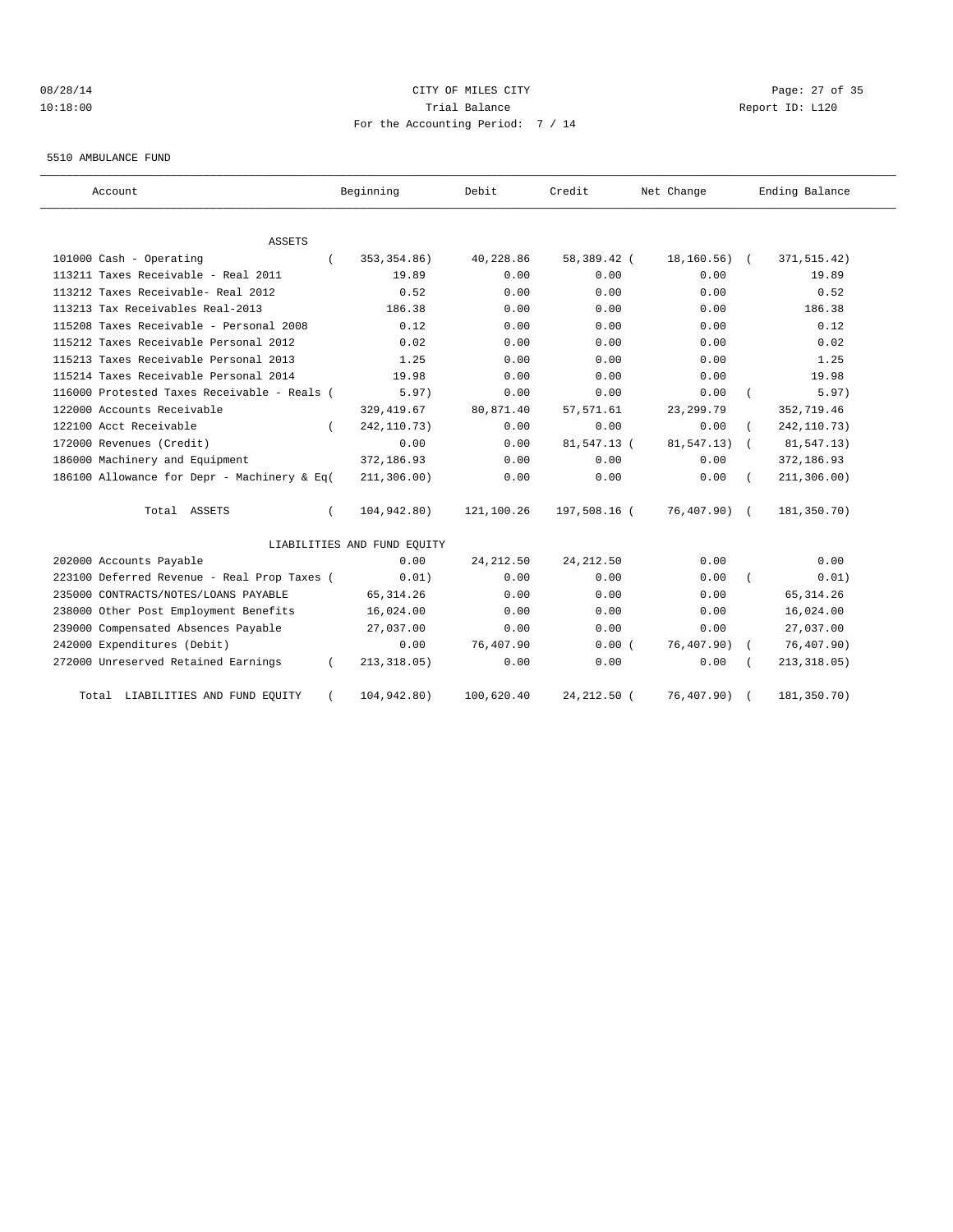## 08/28/14 Page: 28 of 35 10:18:00 Trial Balance Report ID: L120 For the Accounting Period: 7 / 14

5610 AIRPORT OPERATING

| Account                                     | Beginning                   | Debit      | Credit       | Net Change   | Ending Balance             |
|---------------------------------------------|-----------------------------|------------|--------------|--------------|----------------------------|
| ASSETS                                      |                             |            |              |              |                            |
| 101000 Cash - Operating<br>$\overline{ }$   | 71, 159.60)                 | 131,615.05 | 98,110.85    | 33,504.20    | 37,655.40)                 |
| 101100 Cash-FAA Grant/St Loan-2008          | 6,673.74                    | 0.00       | 0.00         | 0.00         | 6,673.74                   |
| 102230 Cash - Surplus/Credit Card Acct      | 1,912.01                    | 29,962.33  | 0.00         | 29,962.33    | 31,874.34                  |
| 103000 Petty Cash                           | 100.00                      | 0.00       | 0.00         | 0.00         | 100.00                     |
| 113211 Taxes Receivable - Real 2011         | 11.89                       | 0.00       | 0.00         | 0.00         | 11.89                      |
| 113212 Taxes Receivable- Real 2012          | 0.78                        | 0.00       | 0.00         | 0.00         | 0.78                       |
| 113213 Tax Receivables Real-2013            | 279.56                      | 0.00       | 0.00         | 0.00         | 279.56                     |
| 115208 Taxes Receivable - Personal 2008     | 0.19                        | 0.00       | 0.00         | 0.00         | 0.19                       |
| 115212 Taxes Receivable Personal 2012       | 0.01                        | 0.00       | 0.00         | 0.00         | 0.01                       |
| 115213 Taxes Receivable Personal 2013       | 1.86                        | 0.00       | 0.00         | 0.00         | 1.86                       |
| 115214 Taxes Receivable Personal 2014       | 29.96                       | 0.00       | 0.00         | 0.00         | 29.96                      |
| 116000 Protested Taxes Receivable - Reals ( | 18.13)                      | 0.00       | 0.00         | 0.00         | 18.13)                     |
| 132000 Due From Government (Short Term)     | 83,640.00                   | 0.00       | 83,213.00 (  | 83, 213.00)  | 427.00                     |
| 141000 Prepaid Expense                      | 4,500.00                    | 0.00       | 0.00         | 0.00         | 4,500.00                   |
| 172000 Revenues (Credit)                    | 0.00                        | 83,213.00  | 161,577.38 ( | 78, 364. 38) | 78, 364. 38)               |
| 181000 Land                                 | 19,983.00                   | 0.00       | 0.00         | 0.00         | 19,983.00                  |
| 182000 Buildings                            | 677,537.00                  | 0.00       | 0.00         | 0.00         | 677,537.00                 |
| 182100 Allowance for Depr - Buildings (Cre( | 337,537.00)                 | 0.00       | 0.00         | 0.00         | 337,537.00)                |
| 184000 Improvements Other Than Buildings    | 8,543,759.48                | 0.00       | 0.00         | 0.00         | 8,543,759.48               |
| 184100 Allowance for Depr - Imp Other Than( | 2, 207, 093.00              | 0.00       | 0.00         | 0.00         | 2, 207, 093.00<br>$\left($ |
| 186000 Machinery and Equipment              | 836, 463.59                 | 0.00       | 0.00         | 0.00         | 836, 463.59                |
| 186100 Allowance for Depr - Machinery & Eq( | 313,582.00)                 | 0.00       | 0.00         | 0.00         | 313,582.00)                |
| 188000 Const. Work in Progress-NE Wtr Line  | 27,005.00                   | 0.00       | 0.00         | 0.00         | 27,005.00                  |
| Total ASSETS                                | 7,272,508.34                | 244,790.38 | 342,901.23 ( | 98,110.85)   | 7, 174, 397.49             |
|                                             | LIABILITIES AND FUND EQUITY |            |              |              |                            |
| 202000 Accounts Payable                     | 0.00                        | 91,159.32  | 91,159.32    | 0.00         | 0.00                       |
| 235150 LTrm Pay/MT Aeronautics              | 19,684.00                   | 0.00       | 0.00         | 0.00         | 19,684.00                  |
| 238000 Other Post Employment Benefits       | 7,870.00                    | 0.00       | 0.00         | 0.00         | 7,870.00                   |
| 239000 Compensated Absences Payable         | 3,693.00                    | 0.00       | 0.00         | 0.00         | 3,693.00                   |
| 242000 Expenditures (Debit)                 | 0.00                        | 98,110.85  | 0.00(        | 98,110.85)   | 98,110.85)                 |
| 250600 Reserve for Replacement & Depreciat  | 18,913.67                   | 0.00       | 0.00         | 0.00         | 18,913.67                  |
| 272000 Unreserved Retained Earnings         | 7,222,347.67                | 0.00       | 0.00         | 0.00         | 7, 222, 347.67             |
| LIABILITIES AND FUND EQUITY<br>Total        | 7,272,508.34                | 189,270.17 | 91,159.32 (  | 98,110.85)   | 7,174,397.49               |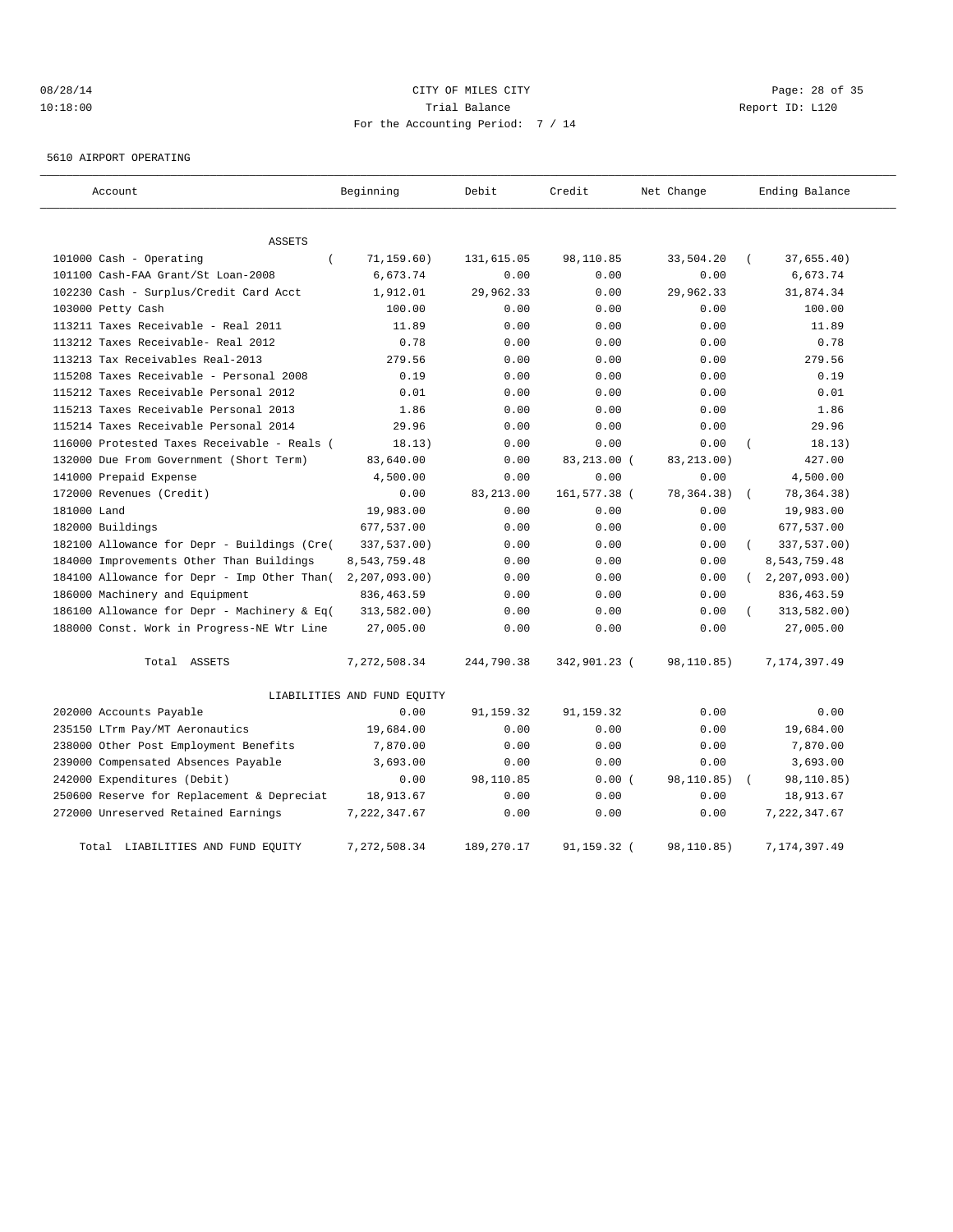## 08/28/14 Page: 29 of 35 10:18:00 Trial Balance Report ID: L120 For the Accounting Period: 7 / 14

#### 6040 PUBLIC WORKS

| Account                              | Beginning                   | Debit     | Credit        | Net Change | Ending Balance |
|--------------------------------------|-----------------------------|-----------|---------------|------------|----------------|
|                                      |                             |           |               |            |                |
| ASSETS                               |                             |           |               |            |                |
| 101000 Cash - Operating              | 126, 143. 23                | 0.00      | 12,636.51 (   | 12,636.51) | 113,506.72     |
|                                      |                             |           |               |            |                |
| Total ASSETS                         | 126, 143. 23                | 0.00      | $12,636.51$ ( | 12,636.51) | 113,506.72     |
|                                      |                             |           |               |            |                |
|                                      | LIABILITIES AND FUND EQUITY |           |               |            |                |
| 202000 Accounts Payable              | 0.00                        | 2,110.53  | 2,110.53      | 0.00       | 0.00           |
| 239000 Compensated Absences Payable  | 13,041.00                   | 0.00      | 0.00          | 0.00       | 13,041.00      |
| 242000 Expenditures (Debit)          | 0.00                        | 12,636.51 | 0.00(         | 12,636.51) | 12,636.51)     |
| 271000 Unreserved Fund Balance       | 16,366.78                   | 0.00      | 0.00          | 0.00       | 16,366.78      |
| 272000 Unreserved Retained Earnings  | 96,735.45                   | 0.00      | 0.00          | 0.00       | 96,735.45      |
|                                      |                             |           |               |            |                |
| LIABILITIES AND FUND EQUITY<br>Total | 126, 143. 23                | 14,747.04 | 2,110.53 (    | 12,636.51) | 113,506.72     |
|                                      |                             |           |               |            |                |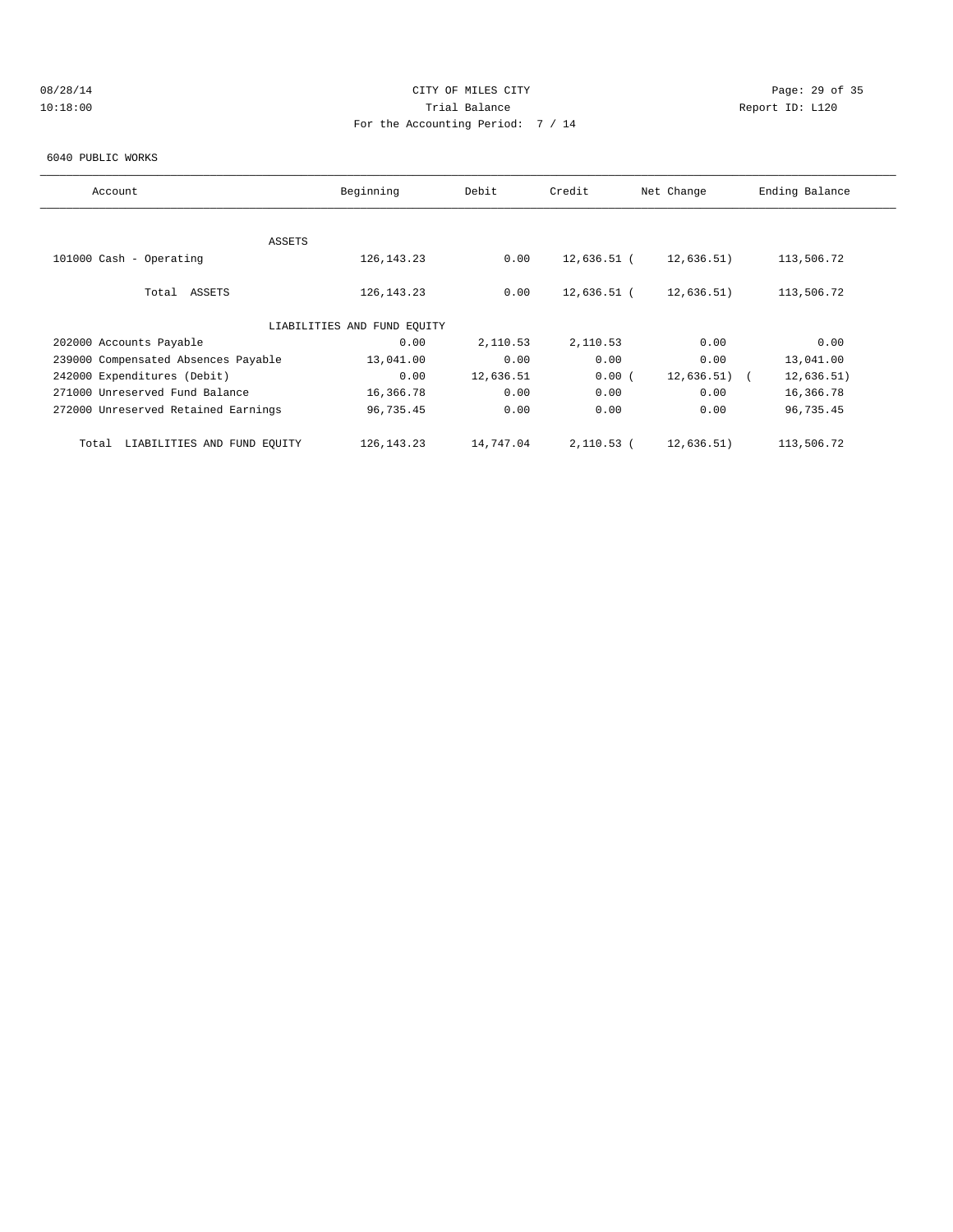## 08/28/14 Page: 30 of 35 10:18:00 Trial Balance Report ID: L120 For the Accounting Period: 7 / 14

7910 PAYROLL FUND

| Account                                   | Beginning                   | Debit       | Credit       | Net Change | Ending Balance |  |
|-------------------------------------------|-----------------------------|-------------|--------------|------------|----------------|--|
|                                           |                             |             |              |            |                |  |
| <b>ASSETS</b>                             |                             |             |              |            |                |  |
| 101000 Cash - Operating                   | 155,738.13                  | 502,031.76  | 556,052.03 ( | 54,020.27) | 101,717.86     |  |
|                                           |                             |             |              |            |                |  |
| Total ASSETS                              | 155,738.13                  | 502,031.76  | 556,052.03 ( | 54,020.27) | 101,717.86     |  |
|                                           |                             |             |              |            |                |  |
|                                           | LIABILITIES AND FUND EQUITY |             |              |            |                |  |
| 201000 Warrants Payable                   | 155,738.13                  | 203,882.23  | 132,285.50 ( | 71,596.73) | 84, 141.40     |  |
| 212200 Due to Federal, Soc Sec & Medicare | 0.00                        | 76,305.65   | 76,305.65    | 0.00       | 0.00           |  |
| 212202 Due to State Unemployment          | 0.00                        | 0.00        | 1,693.60     | 1,693.60   | 1,693.60       |  |
| 212203 Due to Worker's Compensation       | 0.00                        | 0.00        | 15,882.86    | 15,882.86  | 15,882.86      |  |
| 212204 Due to State Income Tax            | 0.00                        | 16,310.00   | 16,310.00    | 0.00       | 0.00           |  |
| 212205 due to MPORS-GABA                  | 0.00                        | 14,657.41   | 14,657.41    | 0.00       | 0.00           |  |
| 212207 Due to AFLAC, AFLAC PRETAX         | 0.00                        | 340.31      | 340.31       | 0.00       | 0.00           |  |
| 212208 Due to Health Ins, Dental, Vision  | 0.00                        | 53,902.10   | 53,902.10    | 0.00       | 0.00           |  |
| 212209 Due to PERS Retirement             | 0.00                        | 32, 417.26  | 32, 417.26   | 0.00       | 0.00           |  |
| 212210 Due to FURS-GABA Retirement        | 0.00                        | 15,310.62   | 15,310.62    | 0.00       | 0.00           |  |
| Total LIABILITIES AND FUND EQUITY         | 155,738.13                  | 413, 125.58 | 359,105.31 ( | 54,020.27) | 101,717.86     |  |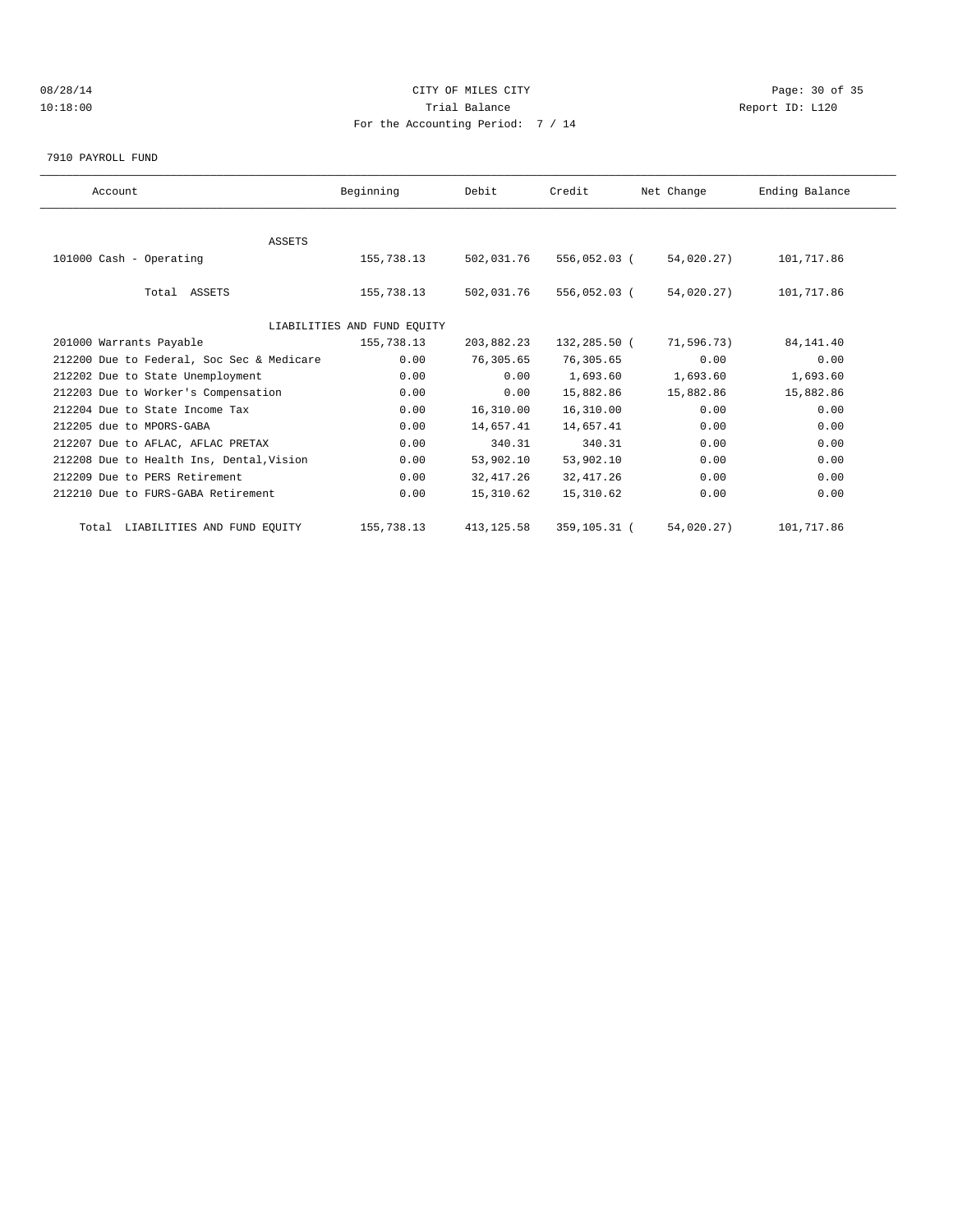| 08/28/14 | CITY OF MILES CITY                | Page: 31 of 35  |
|----------|-----------------------------------|-----------------|
| 10:18:00 | Trial Balance                     | Report ID: L120 |
|          | For the Accounting Period: 7 / 14 |                 |
|          |                                   |                 |

#### 7930 CLAIMS FUND

| Account                              | Beginning                   | Debit      | Credit       | Net Change | Ending Balance |
|--------------------------------------|-----------------------------|------------|--------------|------------|----------------|
|                                      |                             |            |              |            |                |
|                                      | ASSETS                      |            |              |            |                |
| 101000 Cash - Operating              | 904,730.72                  | 461,320.36 | 921,929.76 ( | 460.609.40 | 444, 121.32    |
|                                      |                             |            |              |            |                |
| ASSETS<br>Total                      | 904,730.72                  | 461,320.36 | 921,929.76 ( | 460.609.40 | 444, 121.32    |
|                                      |                             |            |              |            |                |
|                                      | LIABILITIES AND FUND EQUITY |            |              |            |                |
| 201000 Warrants Payable              | 904,730.72                  | 921,929.76 | 461,320.36 ( | 460.609.40 | 444, 121.32    |
|                                      |                             |            |              |            |                |
| LIABILITIES AND FUND EQUITY<br>Total | 904,730.72                  | 921,929.76 | 461,320.36 ( | 460.609.40 | 444, 121.32    |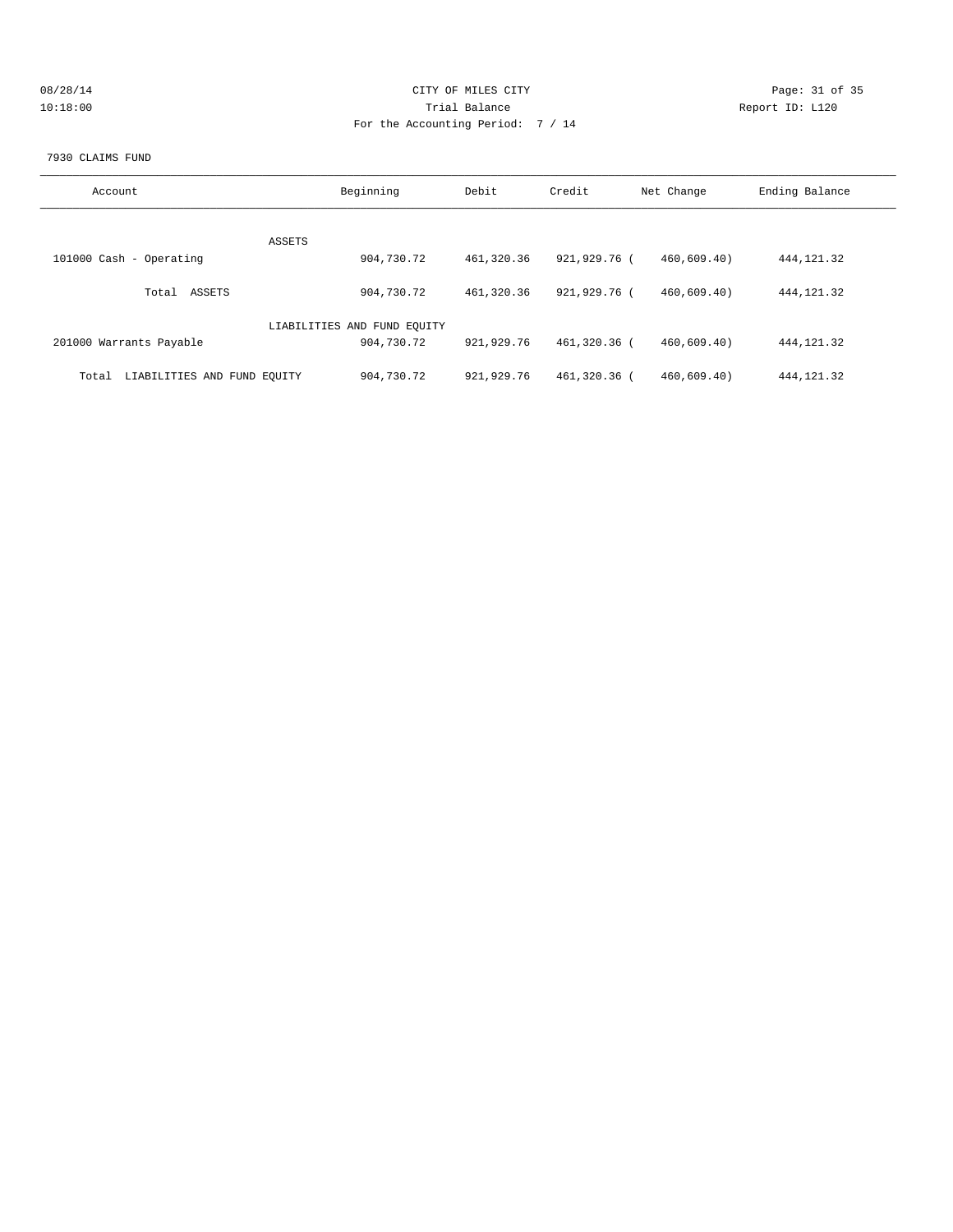7980 CUSTER CO WATER & SEWER DISTRICT

| Account                                 | Beginning                   | Debit     | Credit      | Net Change | Ending Balance |
|-----------------------------------------|-----------------------------|-----------|-------------|------------|----------------|
|                                         |                             |           |             |            |                |
|                                         | ASSETS                      |           |             |            |                |
| 101000 Cash - Operating                 | 0.00                        | 12,196.70 | 12,196.70   | 0.00       | 0.00           |
| 122000 Accounts Receivable              | 13,289.76                   | 11,466.44 | 12,196.70 ( | 730.26)    | 12,559.50      |
| Total ASSETS                            | 13,289.76                   | 23,663.14 | 24,393.40 ( | 730.26)    | 12,559.50      |
|                                         | LIABILITIES AND FUND EQUITY |           |             |            |                |
| 202000 Accounts Payable                 | 0.00                        | 12,196.70 | 12,196.70   | 0.00       | 0.00           |
| 211020 Due to Custer Water & Sewer Dist | 13,289.76                   | 12,196.70 | 11,466.44 ( | 730.26)    | 12,559.50      |
| LIABILITIES AND FUND EQUITY<br>Total    | 13,289.76                   | 24,393.40 | 23,663.14 ( | 730.26)    | 12,559.50      |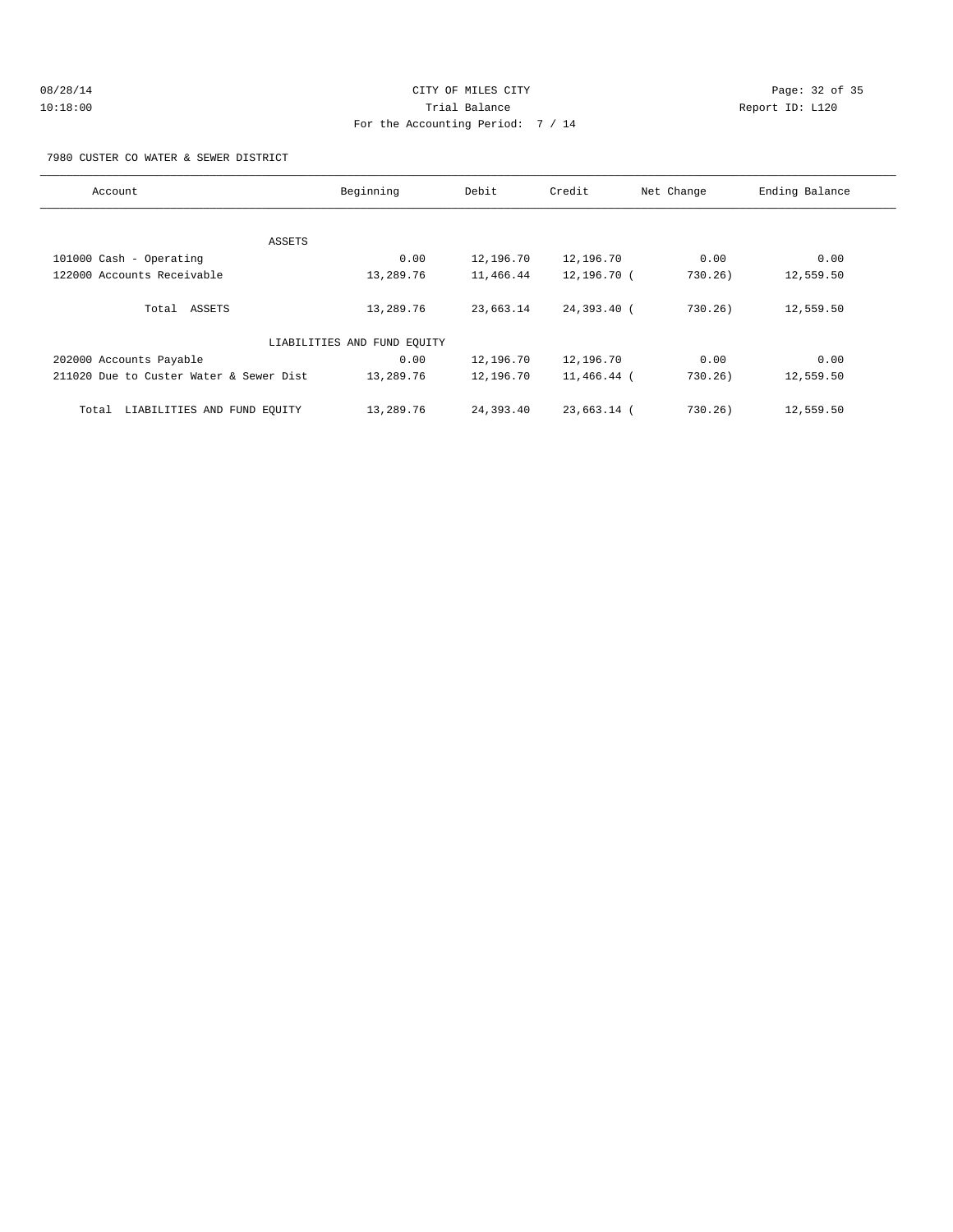| 08/28/14 | CITY OF MILES CITY                | Page: 33 of 35  |
|----------|-----------------------------------|-----------------|
| 10:18:00 | Trial Balance                     | Report ID: L120 |
|          | For the Accounting Period: 7 / 14 |                 |

7981 Interest Clearing

| Account                              | Beginning                   | Debit  | Credit | Net Change | Ending Balance |
|--------------------------------------|-----------------------------|--------|--------|------------|----------------|
| ASSETS                               |                             |        |        |            |                |
| 101000 Cash - Operating              | 0.00                        | 959.82 | 959.82 | 0.00       | 0.00           |
| Total<br>ASSETS                      | 0.00                        | 959.82 | 959.82 | 0.00       | 0.00           |
|                                      | LIABILITIES AND FUND EQUITY |        |        |            |                |
| 212500 Due to Others                 | 0.00                        | 959.82 | 959.82 | 0.00       | 0.00           |
| LIABILITIES AND FUND EQUITY<br>Total | 0.00                        | 959.82 | 959.82 | 0.00       | 0.00           |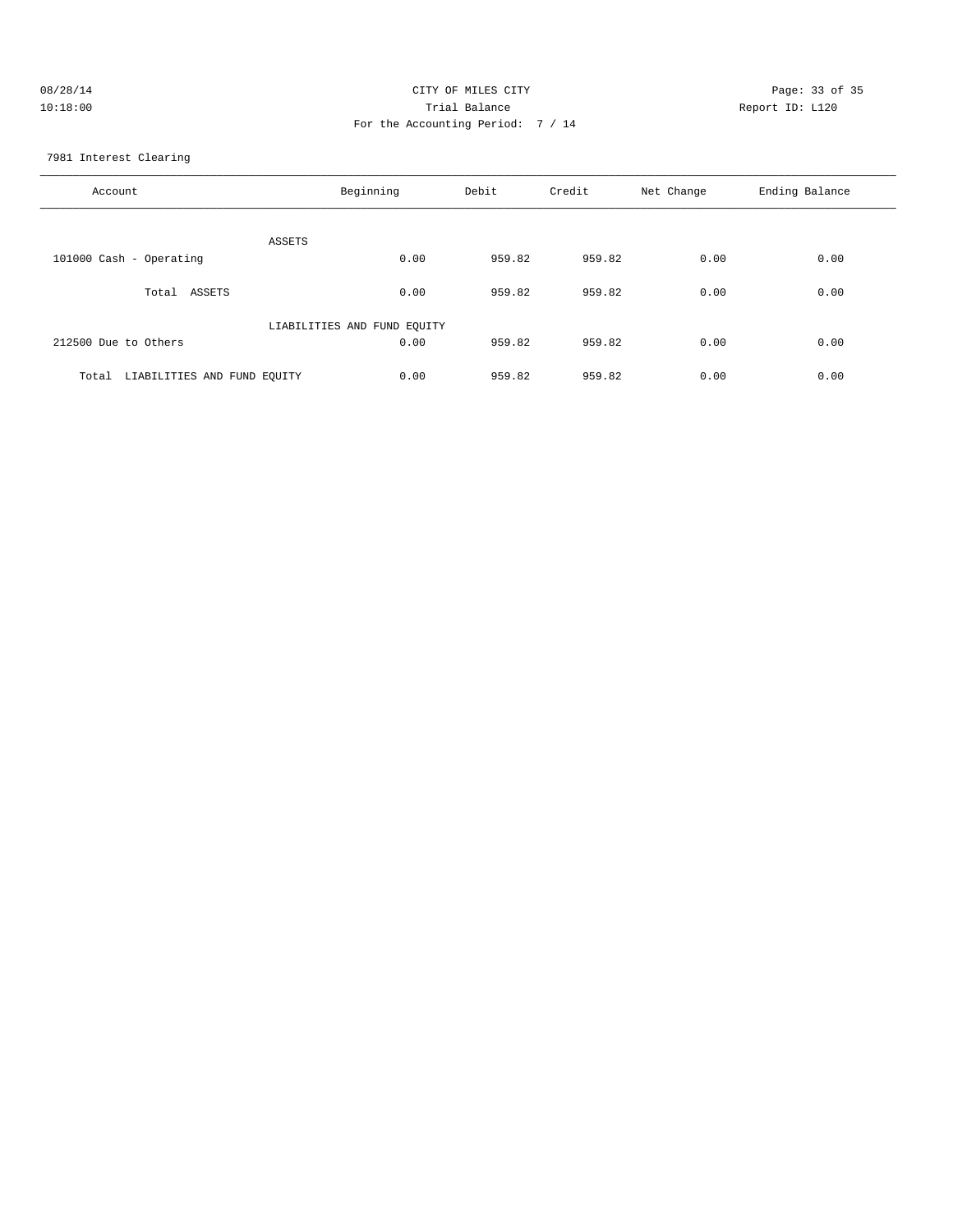## 08/28/14 Page: 34 of 35 10:18:00 Trial Balance Report ID: L120 For the Accounting Period: 7 / 14

#### 9000 GENERAL FIXED ASSETS GROUP OF ACCOUNTS FUND

| Account                                                    | Beginning                   | Debit | Credit | Net Change | Ending Balance  |
|------------------------------------------------------------|-----------------------------|-------|--------|------------|-----------------|
|                                                            |                             |       |        |            |                 |
| ASSETS                                                     |                             |       |        |            |                 |
| 181000 Land                                                | 526,599.00                  | 0.00  | 0.00   | 0.00       | 526,599.00      |
| 182000 Buildings                                           | 1,986,836.00                | 0.00  | 0.00   | 0.00       | 1,986,836.00    |
| 182100 Allowance for Depr - Buildings (Cre(                | 684,991.00)                 | 0.00  | 0.00   | 0.00       | 684,991.00)     |
| 186000 Machinery and Equipment                             | 3,038,732.00                | 0.00  | 0.00   | 0.00       | 3,038,732.00    |
| 186100 Allowance for Depr - Machinery & Eq(                | 1,463,750.00)               | 0.00  | 0.00   | 0.00       | 1,463,750.00)   |
| 187000 Infrastructure                                      | 33,670,108.00               | 0.00  | 0.00   | 0.00       | 33,670,108.00   |
| 187100 Allowance For Depreciation - Infras( 16,321,771.00) |                             | 0.00  | 0.00   | 0.00       | (16,321,771.00) |
| Total ASSETS                                               | 20,751,763.00               | 0.00  | 0.00   | 0.00       | 20, 751, 763.00 |
|                                                            | LIABILITIES AND FUND EQUITY |       |        |            |                 |
| 280000 INVESTMENT IN GENERAL FIXED ASSETS                  | 20,751,763.00               | 0.00  | 0.00   | 0.00       | 20,751,763.00   |
| LIABILITIES AND FUND EQUITY<br>Total                       | 20,751,763.00               | 0.00  | 0.00   | 0.00       | 20, 751, 763.00 |